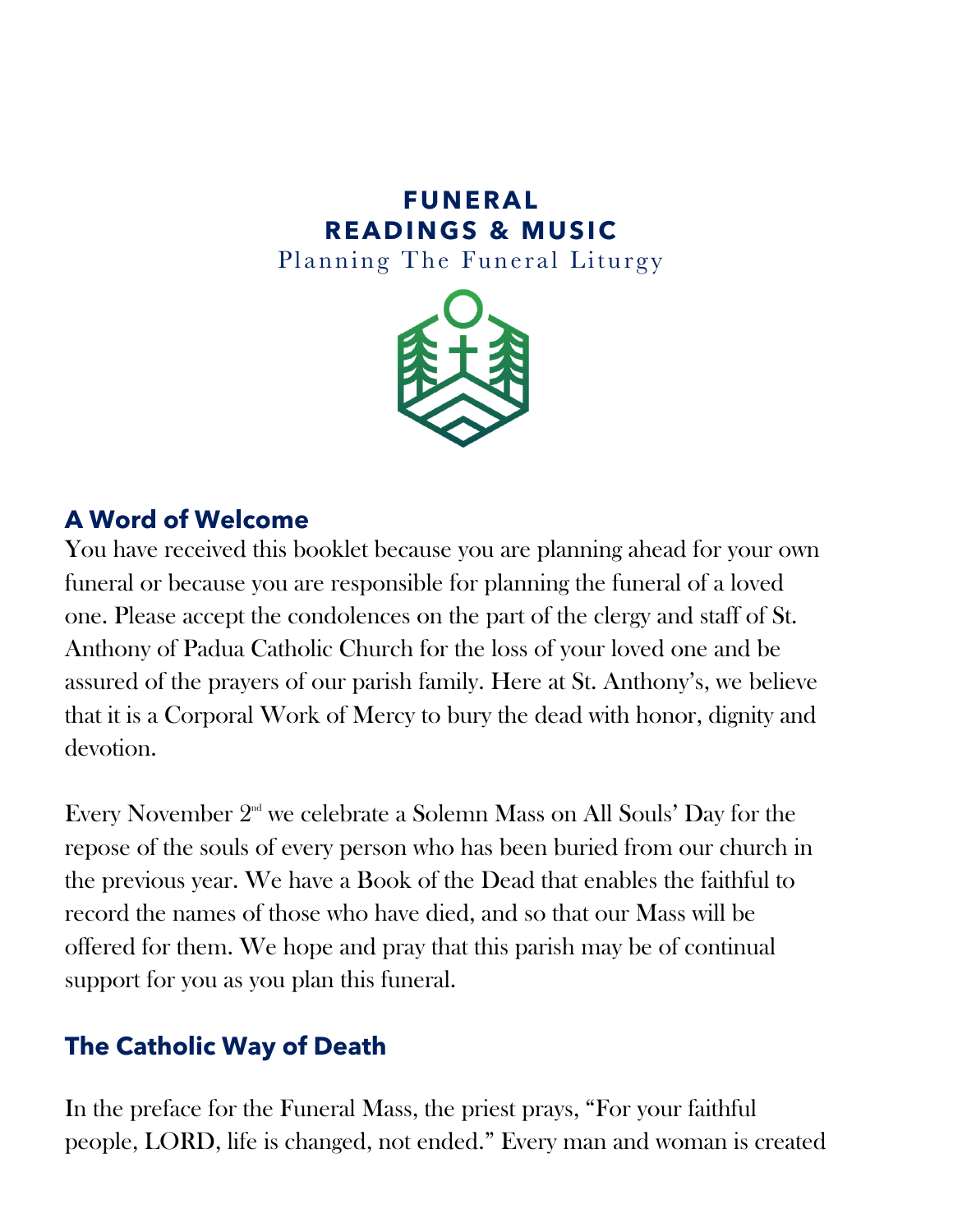in the image and likeness of God and every human life is sacred and willed by God. The moment when we pass from death to the after life is a great mystery, and the Church surrounds her children in that moment with hope and love.

"I am the Resurrection and the Life, says the LORD. He who believes in me, though he die, shall live" (John 11:25). Every Sunday in the Creed the Church sings, "I believe in the resurrection of the dead and the life of the world to come." We have faith that we will rise with Him on the last Day, and that at the end of your earthly life we shall each appear before Christ, the Merciful and Just Judge, who will judge us according to our merits. Because on this Earth, none can know what that decree will be, to eternal life or eternal death, we surround the dead with prayers.

The central act with which the Church surrounds the dead and their families is the celebration of the Holy Eucharist. Because the Eucharist is seen as the font of immortality, the Church celebrates Mass for the living and the dead. The central rite which accompanies the dead is the Funeral Mass. It is not a celebration of the life of the dead, or a moment to comfort those left behind. It is a powerful encounter with the Mystery of Christ's triumph over death by His Resurrection through prayer and the sacraments.

A medieval chant sang, "In the midst of life we are in death." We do not know when our last moment shall be, and so every moment should be spent in view of eternity with God. We should endeavor to avoid sin, do good, and live faithful to Christ and His Church at every moment. That is the best way to prepare for death and for our entry into eternal friendship with God.

# FUNERAL OF UNBAPTIZED CHILDREN

The Church commends the souls of unbaptized children to God. If a child has died without the sacrament of Baptism, there is a special formulary of prayer and burial for that child. The rite may also include prayers of blessing and comfort for the parents and those left behind.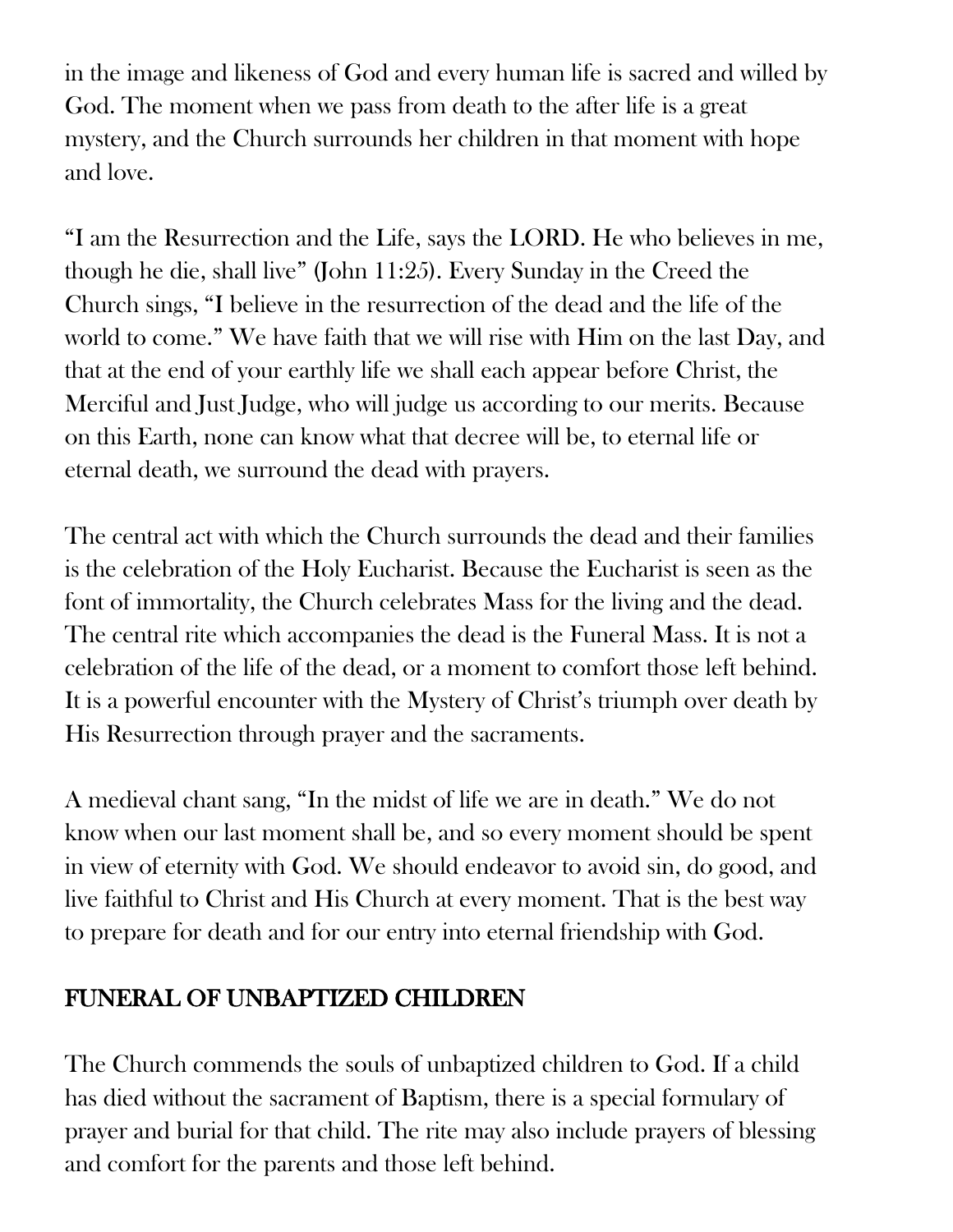# FUNERAL OF BAPTIZED CHILDREN UNDER THE AGE OF REASON

In the case of those children who are baptized, but under the age of reason (around age 7), the Church traditionally celebrates the Mass of the Angels in white vestments. Because the Church is sure of the child's presence in paradise as a saint, the liturgical celebration of such a funeral is marked by a more joyful character.

# FUNERAL OF ADULTS: THE VIGIL

After the age of reason, a person is considered an adult for purposes of planning a funeral. There is a tendency today to see a funeral as an incredibly sad occasion which should be gotten over and done with as soon as possible. For Catholics, however, it is a moment of profound prayer and contemplation.

It is traditional that the night before the Funeral Mass, a Vigil be celebrated. The Vigil can be celebrated in the home during a visitation of the family, or at the funeral home. We encourage families to have a visitation in the Funeral Home with a vigil.

The Vigil may take several forms. A deacon may come to the funeral home and celebrate the Vigil as contained in the liturgical books of the Roman Rite. A Deacon or lay Catholic may also come and pray the Holy Rosary with the family. The family may also choose toa have a visitation and a Vigil that they organize on their own. It is appropriate and most fitting at such a Vigil to have eulogies or speeches commemorating the deceased.

# FUNERAL OF ADULTS: THE FUNERAL MASS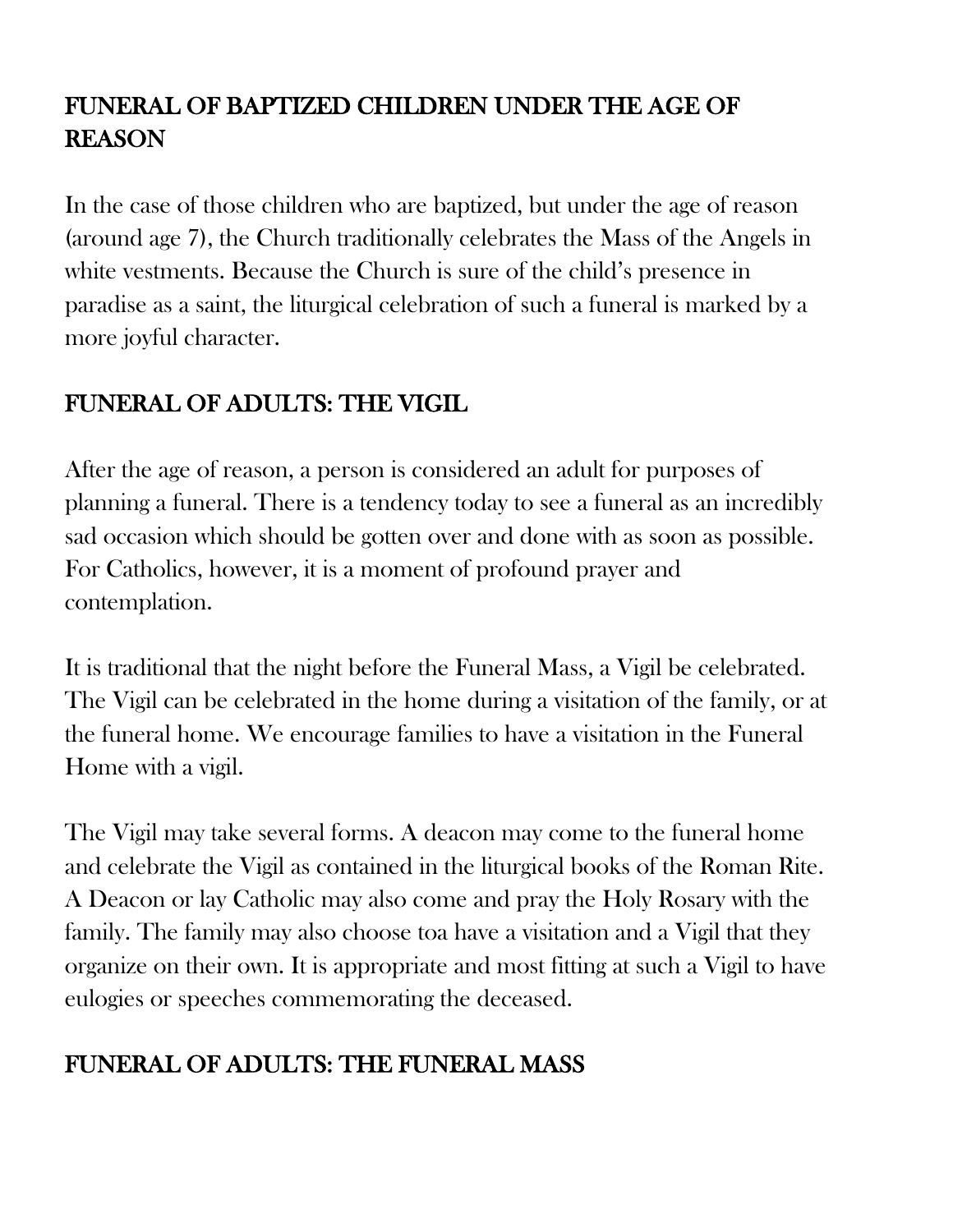The Funeral Mass is celebrated according to the liturgical books of the Roman Rite. A Funeral Mass can be celebrated at St. Anthony's Monday through Friday at 11am.

The funeral always begins with a recollection of the deceased's baptism. For in baptism, we are all born into our life with Christ. Remembering our baptism by the sprinkling of the remains, be they cremated or not, we recall that we have entered into life with Christ and that the passing from this life to the next is a transition. The clothing with the funeral pall is another baptismal symbol and a strong sign of resurrection. Finally, the Paschal Candle burns bright giving us a sign of the presence of Christ here in our midst. Although there is sadness in parting, we cling to the hope and assurance that we will be together with the angels and saints in paradise. We never lose sight of the promise that Jesus "goes before us to prepare a place for us."

For this reason, we choose music that clearly reflects and affirms what we as Roman Catholics believe about the promise of life everlasting and the glory to come. The Church has given us clear guidelines about what is and what is not appropriate. Trust in the ministers to assist you in choosing music that will honor the deceased and strongly proclaim our hope, our faith and our joy in the resurrection. For these reasons we must sing some texts that are themselves the prayers of the funeral mass. Likewise, there are other songs that would be better suited for a time when the family gathers informally, for example after the funeral when people come together to share a meal and memories of the deceased. Please allow the staff of St. Anthony of Padua to assist you in choosing meaningful, dignified and beautiful music for these sacred moments of prayer. What is sacred belongs in the Church itself. What is not sacred is better suited for another time and place.

The overall effect of this Funeral Mass is not dreadful, nor is it terrifying. It is truth telling. This ritual does not avert its eyes from the mysteries of life and death and the beautiful hope offered by the graces of the sacrament. To attend this most Sacred Liturgy is painful in the way that discovering truth always is, but it is also comforting.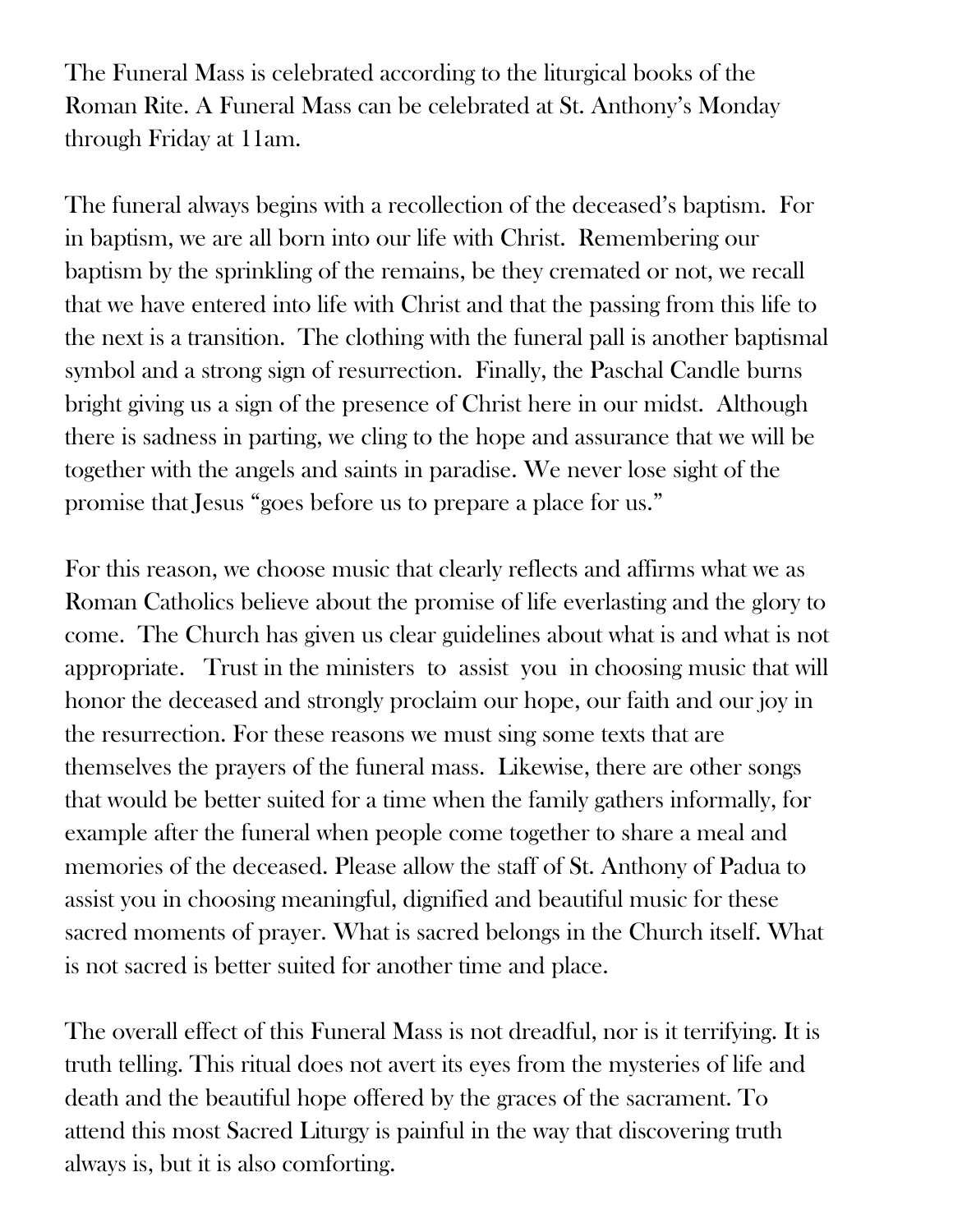## **CREMATION**

Cremation is permissible for Catholics only if it is not chosen for motives against the faith or as a denial of the doctrine of the Resurrection of the Body. We discourage cremation, as it can tend to encourage a cavalier attitude towards the remains of the dead, which are often not disposed of properly. Cremation should take place after the Funeral Mass, although the Funeral Mass can be celebrated in the present of cremated remains.

The cremated remains must be treated with the same respect as a body to be buried. It is not permitted for them to be scattered, divided, or made into anything. They should all be gathered in one dignified, water-proof receptacle. The cremated remains should be enclosed in the niche of a columbarium.

## **HYMN OPTIONS FOR THE FUNERAL MASS**

"Music is integral to the funeral rites. It allows the community to express convictions and feelings that words alone may fail to convey. It has the power to console and uplift the mourners and to strengthen the unity of the assembly in faith and love." (Order of Christian Funerals, no. 30) Music chosen to be used in the church before, during or after the liturgy should always reflect what we as Catholic Christians believe and profess about life everlasting. Some songs from other Christian traditions are not appropriate for use in the Roman Catholic Church due to theological differences. Please choose songs from the list below.

# PRELUDE

The Prelude Hymn will be Ave Maria or I Will Rise

# ENTRANCE HYMN

Amazing Grace, or 10,000 Reasons/Bless the Lord, or How Great is Our God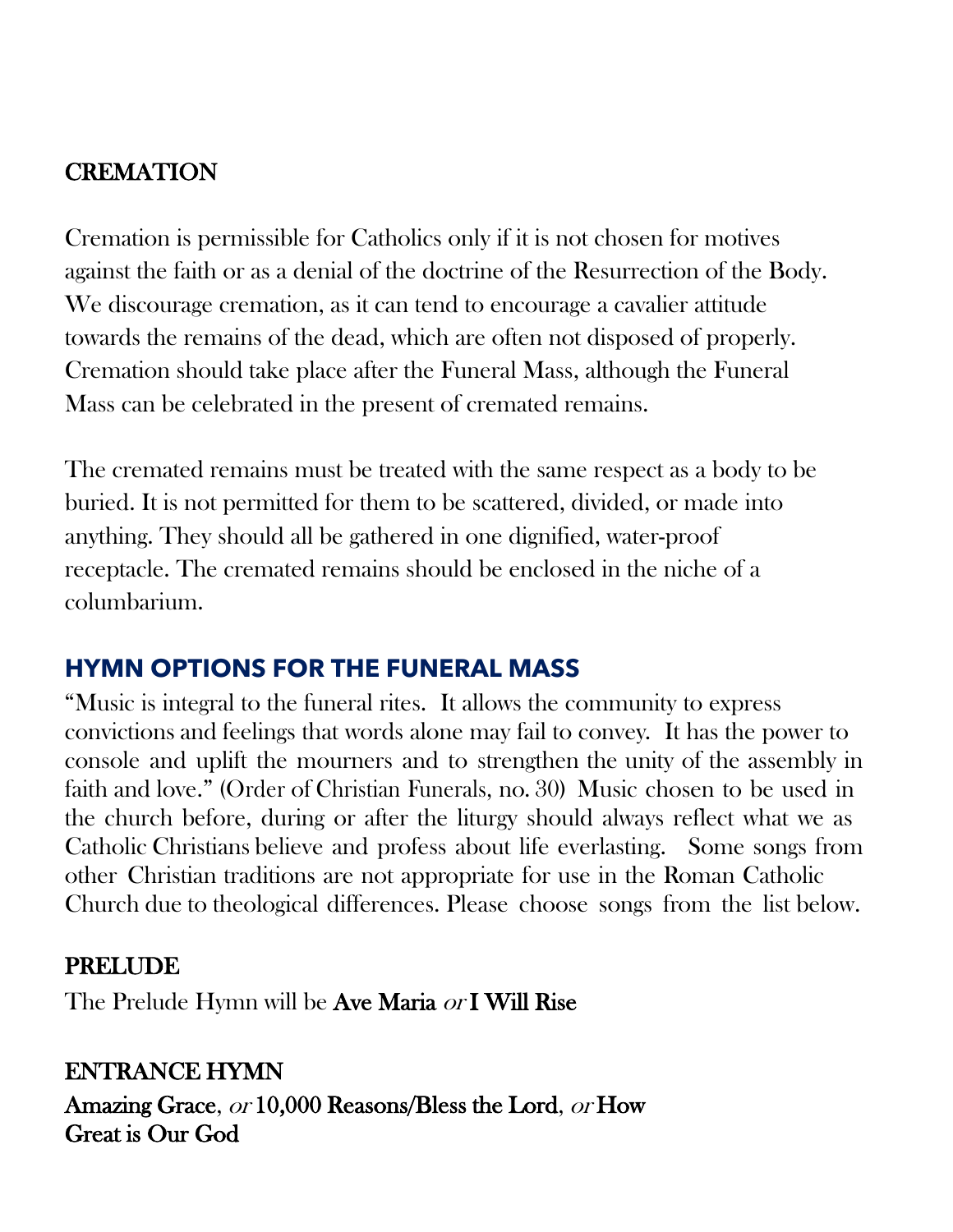#### OFFERTORY HYMN

Here I am Lord, or Be Not Afraid, or Ubi Caritas

## COMMUNION HYMN

On Eagle's Wings, or Taste and See, or Remembrance

## SONG OF FAREWELL

The Song of Farewell will be "Saints of God"

# PROCESSION TO THE PLACE OF COMMITTAL

The Procession Song will be "May the Angels lead You into Paradise"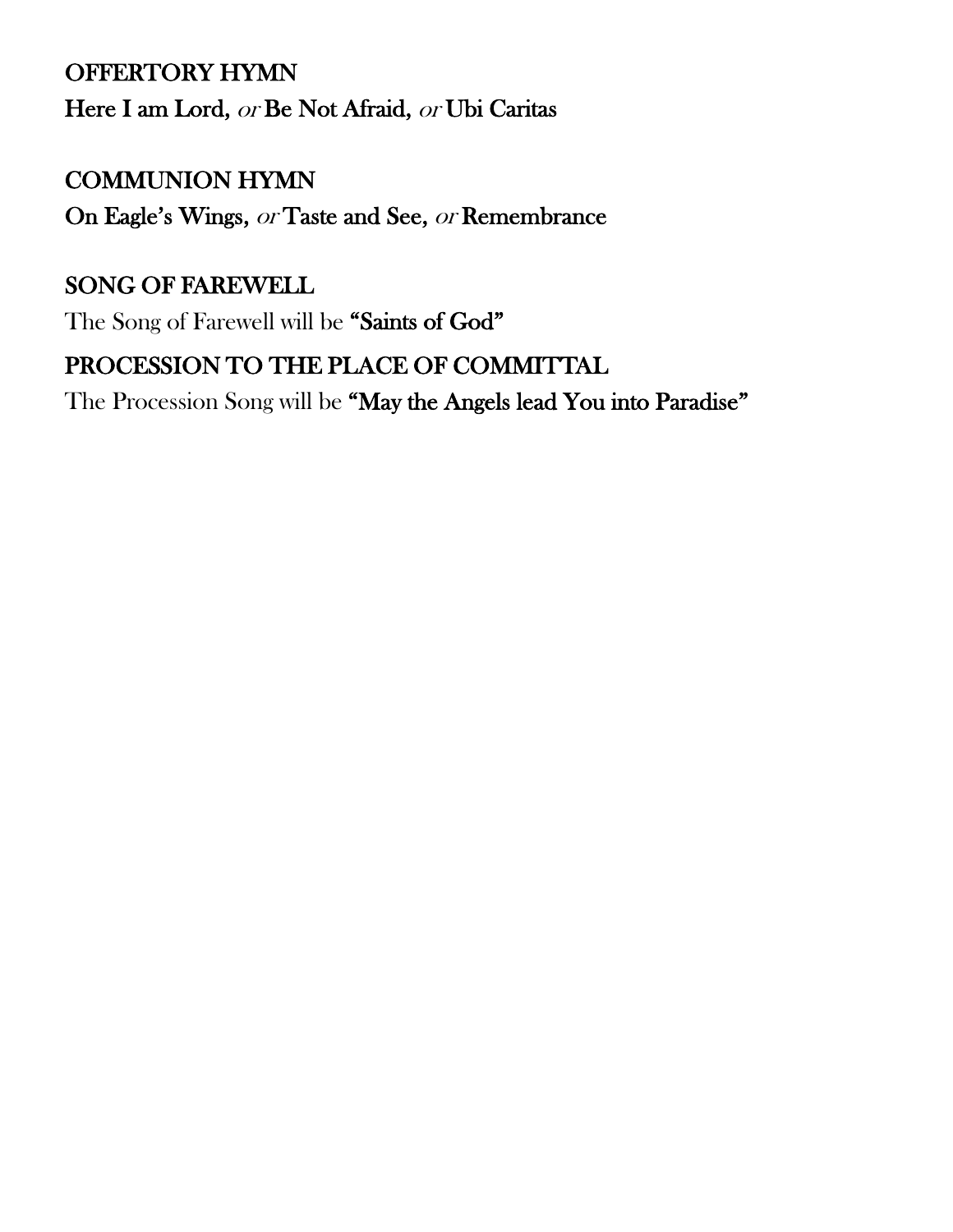# **THE LITURGY OF THE WORD**

Either one or two readings plus a psalm (a sung acclamation which precedes the Gospel reading) are used. If two readings are used (the preferred option), the family selects one text from the Old Testament, one from the New Testament, and a Gospel. Non-biblical texts may not replace the scripture readings at a funeral mass.

While the family chooses the readings for the Funeral Mass, St. Anthony's parish has trained Lectors who will proclaim the Word of God during the Liturgy. In this way, the family can be attentive to the Word of God, and not feel burdened with seeking to find someone to read that may be uncomfortable, or not know how to proclaim the Word of God within the Sacred Liturgy.

Note: During the Easter season, reading number 1, 17, 18 or 19 from the New Testament is used as the first reading in- stead of a reading from the Old Testament.

## Please Select:

- One Old Testament Reading
- One Psalm (sung)
- One New Testament Reading
- One Gospel Reading

# **OLD TESTAMENT READINGS**

# 1.Job 19:1, 23-26 - <sup>I</sup> know that my redeemer lives. (344-1)

Then Job answered and said: Oh, would that my words were written down! Would that they were inscribed in a record: That with an iron chisel and with lead they were cut in the rock forever! But as for me, I know that my Vindicator lives, and that he will at last stand forth upon the dust; Whom I myself shall see: my own eyes,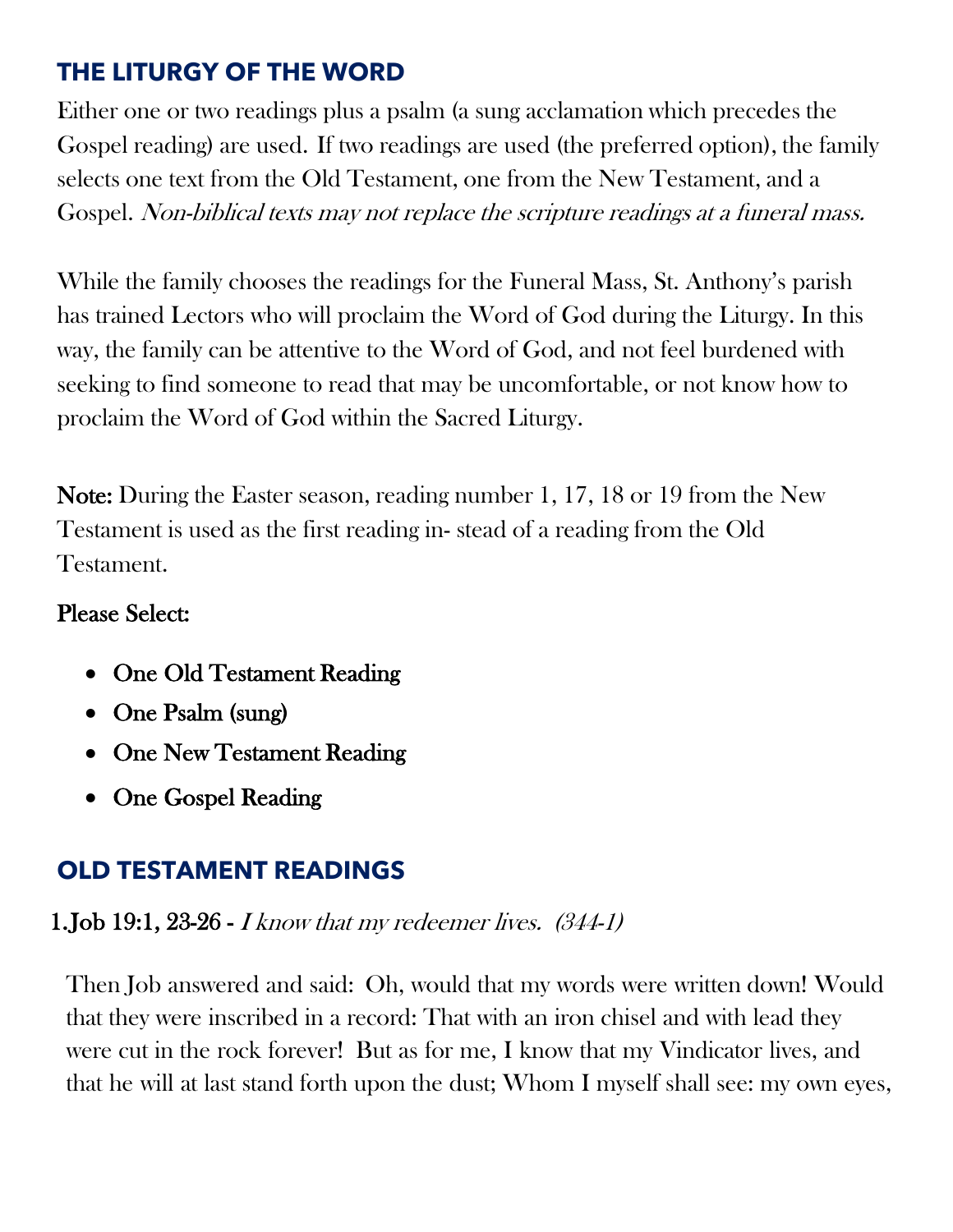not another's, shall behold him, And from my flesh I shall see God; my inmost being is consumed with longing.

#### 2.Wisdom 3:1-9 - He accepted them as a holocaust. (344-2)

But the souls of the just are in the hand of God, and no torment shall touch them. They seemed, in the view of the foolish, to be dead; and their passing away was thought an affliction and their going forth from us, utter destruction. But they are in peace. For if before men, indeed, they be punished, yet is their hope full of immortality; Chastised a little, they shall be greatly blessed, because God tried them and found them worthy of himself. As gold in the furnace, he proved them, and as sacrificial offerings he took them to himself. In the time of their visitation they shall shine, and shall dart about as sparks through stubble; They shall judge nations and rule over peoples, and the LORD shall be their King forever. Those who trust in him shall understand truth, and the faith- ful shall abide with him in love: Because grace and mercy are with his holy ones, and his care is with his elect.

Or the Short Version: *Wisdom 3: 1-6, 9*: But the souls of the just are in the hand of God, and no torment shall touch them. They seemed, in the view of the foolish, to be dead; and their passing away was thought an affliction and their going forth from us, utter destruction. But they are in peace. For if before men, indeed, they be punished, yet is their hope full of immortality; Chastised a little, they shall be greatly blessed, because God tried them and found them worthy of himself. As gold in the furnace, he proved them, and as sacrificial offerings he took them to himself. Those who trust in him shall understand truth, and the faithful shall abide with him in love: Because grace and mercy are with his holy ones, and his care is with his elect.

#### 3. Wisdom 4: 7-15 - A blameless life is a ripe old age.

The just man, though he die early, shall be at rest. For the age that is honorable comes not with the passing of time, nor can it be measured in terms of years. Rather, understanding is the hoary crown for men, and an unsullied life, the attainment of old age. He who pleased God was loved; he who lived among sinners was transported– Snatched away, lest wickedness pervert his mind or deceit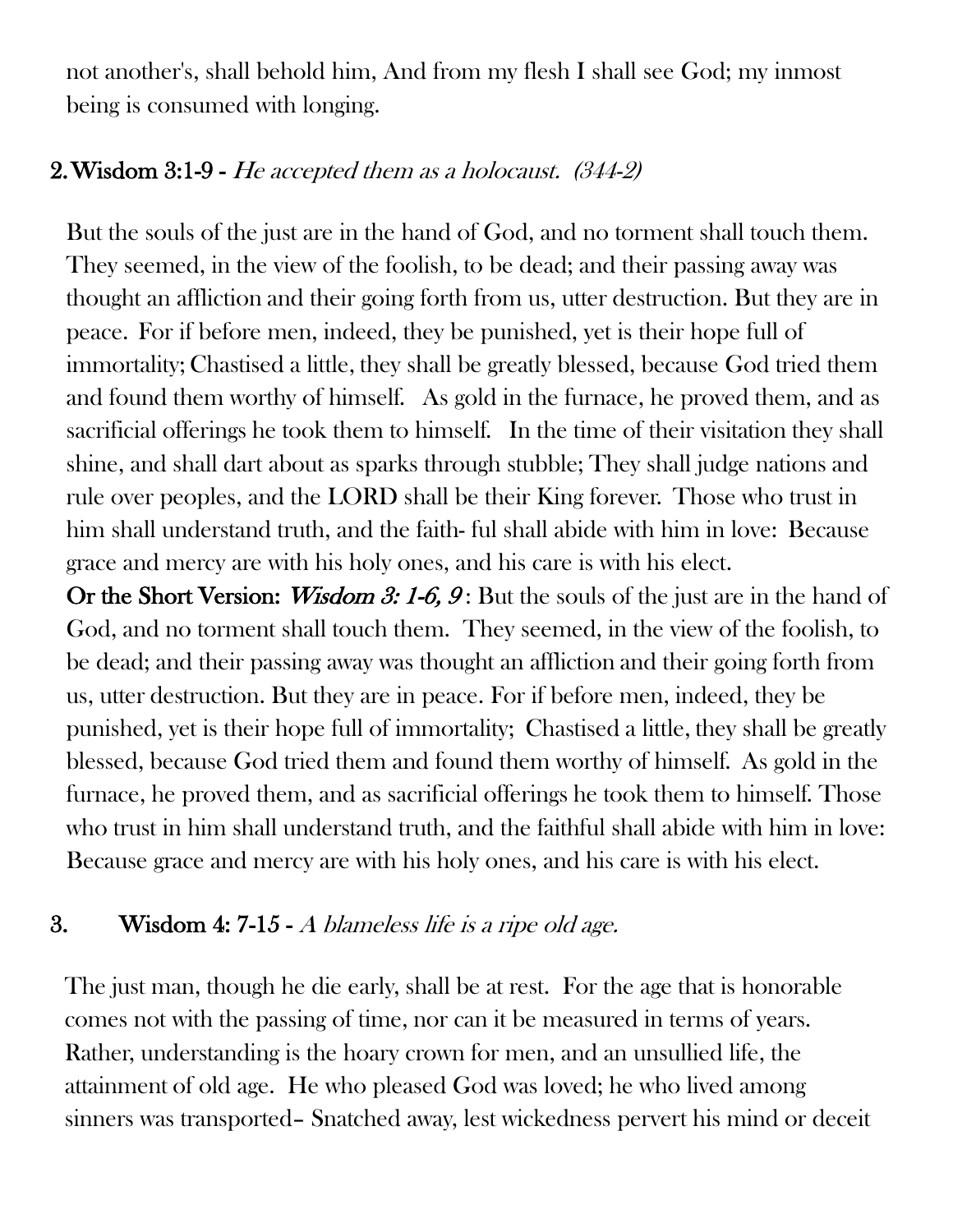beguile his soul; For the witchery of paltry things obscures what is right and the whirl of desire transforms the innocent mind. Having become perfect in a short while, he reached the fullness of a long career; for his soul was pleasing to the LORD, therefore he sped him out of the midst of wickedness. But the people saw and did not understand, nor did they take this into account. Because grace and mercy are with his holy ones, and his care is with his elect.

## 4.Isaiah 25: 6a, 7-9 - The Lord God will destroy death for ever.

On this mountain the LORD of hosts will provide for all peoples. On this mountain he will destroy the veil that veils all peoples, the web that is woven over all nations; he will destroy death forever. The Lord GOD will wipe away the tears from all faces; The reproach of his people he will remove from the whole earth; for the LORD has spoken.

# 5.Lamentations 3:17-26 - It is good to wait in silence for the Lord God

My soul is deprived of peace, I have forgotten what happiness is; I tell myself my future is lost, all that I hoped for from the LORD. The thought of my homeless poverty is wormwood and gall; Remembering it over and over leaves my soul downcast within me. But I will call this to mind, as my reason to have hope: the favors of the LORD are not exhausted, his mercies are not spent; They are renewed each morning, so great is his faithfulness. My portion is the LORD, says my soul; therefore, will I hope in him. Good is the LORD to one who waits for him, to the soul that seeks him.

## 6.Daniel 12:1-3 - Of those who lie sleeping in the dust of the earth many will wake.

At that time there shall arise Michael, the great prince, guardian of your people; It shall be a time unsurpassed in distress since nations began until that time. At that time your people shall escape, everyone who is found written in the book. Many of those who sleep in the dust of the earth shall awake; some shall live forever, others shall be an everlasting horror and disgrace. But the wise shall shine brightly like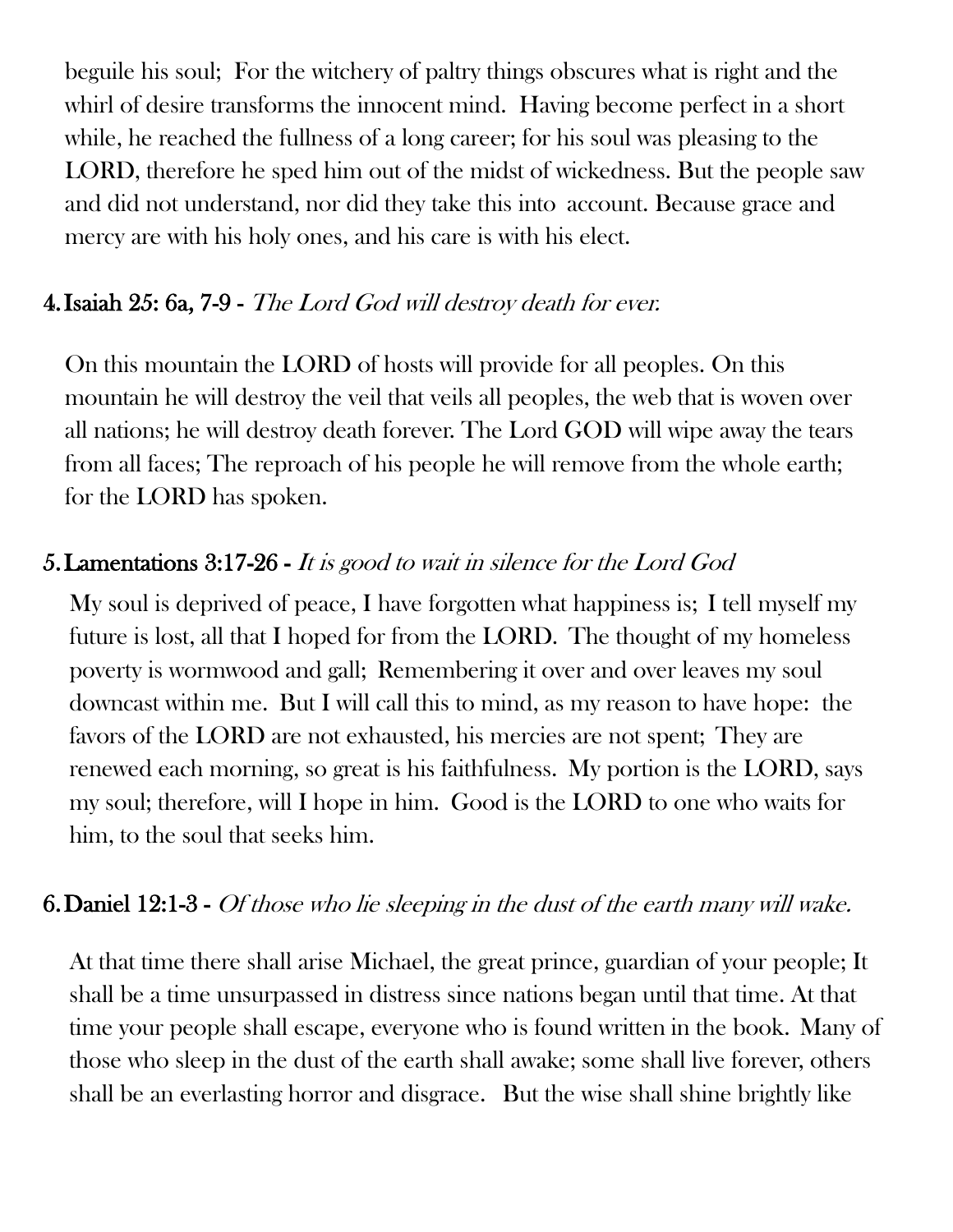the splendor of the firmament, And those who lead the many to justice shall be like the stars forever.

# 7.2 Maccabees 12:43-45 - It is good and holy to think of the dead rising again.

Judas (the ruler of Israel), He then took up a collection among all his soldiers, amounting to two thousand silver drachmas, which he sent to Jerusalem to provide for an expiatory sacrifice. In doing this he acted in a very excellent and noble way, inasmuch as he had the resurrection of the dead in view; for if he were not expecting the fallen to rise again, it would have been useless and foolish to pray for them in death. But if he did this with a view to the splendid reward that awaits those who had gone to rest in godliness, it was a holy and pious thought. Thus he made atonement for the dead that they might be freed from this sin.

# **RESPONSORIAL PSALMS**

The Psalms are the ancient hymns of the bible. As such, they ought to be sung during public worship.

A trained cantor will assist the assembly with this part of the Liturgy of the Word by intoning the Psalm first, then leading the assembly in the repeated refrain. The cantor will sing the verses of the psalms.

1. Psalm 23 - The Lord is my shepherd

Response: The Lord is my shepherd, there is nothing I shall want.

2. Psalm 25 - To you, O Lord, I lift my soul.

Response: To you, O Lord, I lift my soul

3. Psalm 27 - The Lord is my light and my salvation. Response: The Lord is my light and my salvation.

4. Psalm 63 - My soul is thirsting for you, O Lord my God.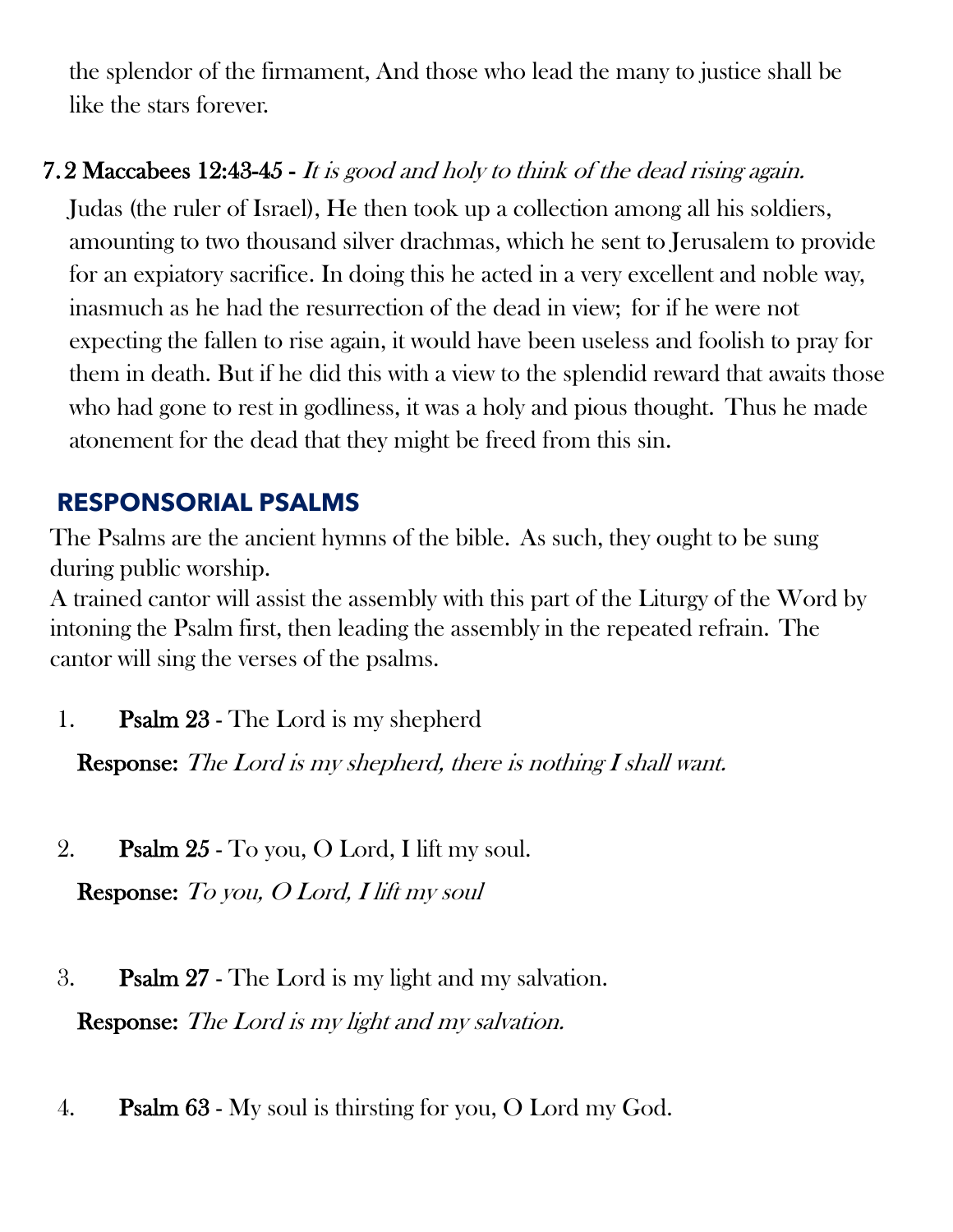Response: My soul is thirsting for you, O Lord my God.

- 5. Psalm 103 The Lord is kind and merciful. Response: The Lord is kind and merciful.
- 6. Psalm 116 I walk in the presence of the Lord. Response: I will walk before the Lord in the Land of the Living.
- 7. **Psalm 122 I** rejoiced when I heard them say. Response: Let us go rejoicing to the house of the Lord.
- 8. Psalm 130 Out of the depths, I cry to you, Lord. Response: Out of the depths I cry to you, O Lord.

## **NEW TESTAMENT READINGS**

During the Easter season, # 1, 17, 18 or 19 is used as the first reading instead of a reading from the O.T.

#### 1. Acts 10:34-38 - God has appointed Jesus to judge everyone, alive and dead

Then Peter proceeded to speak and said, "In truth, I see that God shows no partiality. Rather, in every nation whoever fears him and acts uprightly is acceptable to him. You know the word (that) he sent to the Israelites as he proclaimed peace through Jesus Christ, who is Lord of all, what has happened all over Judea, beginning in Galilee after the baptism that John preached, how God anointed Jesus of Nazareth with the holy Spirit and power. He went about doing good and healing all those oppressed by the devil, for God was with him. We are witnesses of all that he did both in the country of the Jews and (in) Jerusalem. They put him to death by hanging him on a tree. This man God raised (on) the third day and granted that he be visible, not to all the people, but to us, the witnesses chosen by God in advance, who ate and drank with him after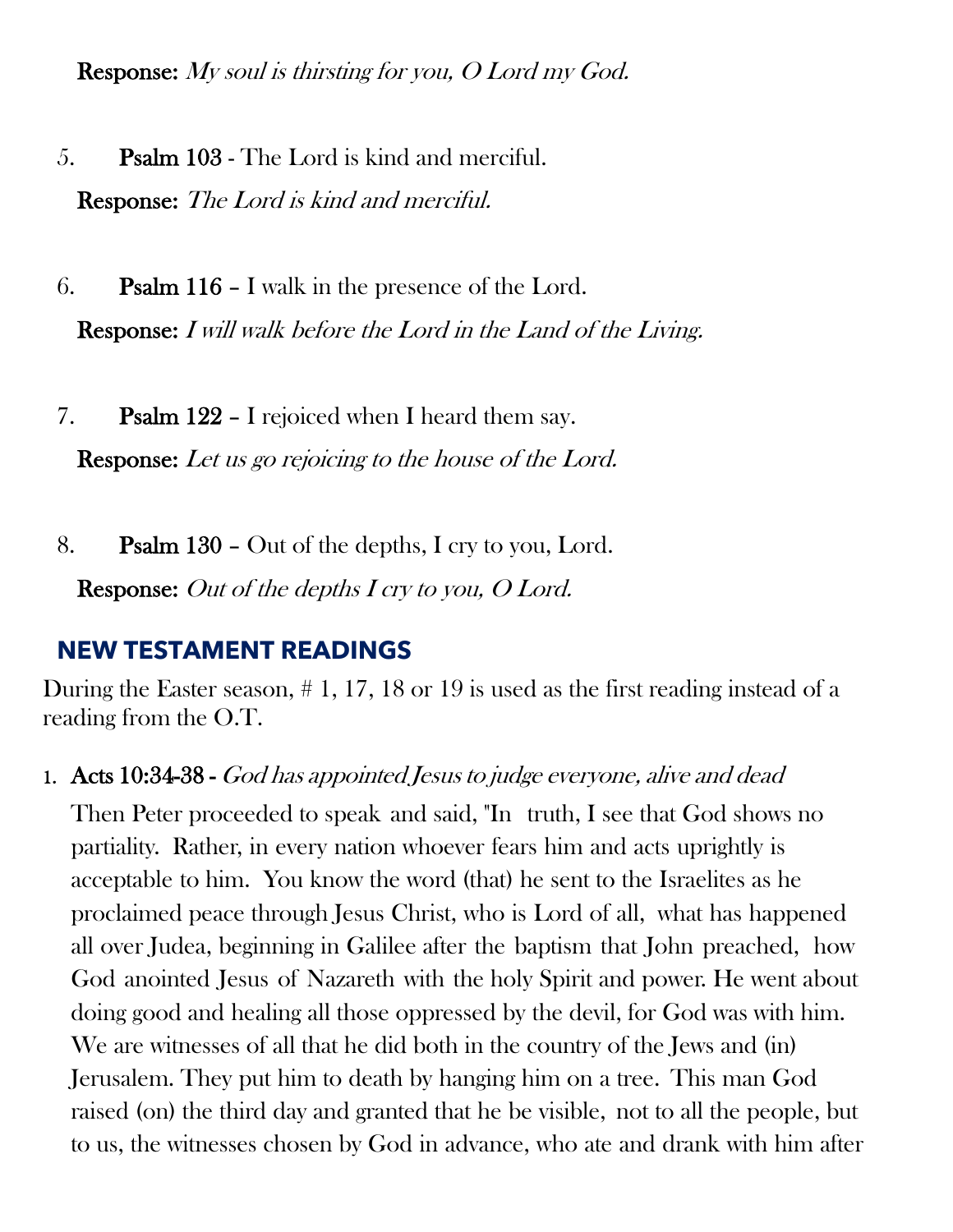he rose from the dead. He commissioned us to preach to the people and testify that he is the one appointed by God as judge of the living and the dead. To him all the prophets bear witness, that everyone who believes in him will receive forgiveness of sins through his name."

#### 2. Romans 5:5-11 - Having been justified by his blood, we will be saved from God's anger through him.

Hope does not disappoint, because the love of God has been poured out into our hearts through the holy Spirit that has been given to us. For Christ, while we were still helpless, yet died at the appointed time for the ungodly. Indeed, only with difficulty does one die for a just person, though perhaps for a good person one might even find courage to die. But God proves his love for us in that while we were still sinners Christ died for us. How much more then, since we are now justified by his blood, will we be saved through him from the wrath. Indeed, if, while we were enemies, we were reconciled to God through the death of his Son, how much more, once reconciled, will we be saved by his life. Not only that, but we also boast of God through our Lord Jesus Christ, through whom we have now received reconciliation.

#### 3. Romans 5:17-21 - Where sin increased, there grace abounded all the more.

If, by the transgression of one person, death came to reign through that one, how much more will those who receive the abundance of grace and of the gift of justification come to reign in life through the one person Jesus Christ. In conclusion, just as through one transgression condemnation came upon all, so through one righteous act acquittal and life came to all. For just as through the disobedience of one person the many were made sinners, so through the obedience of one the many will be made righteous. The law entered in so that transgression might increase but, where sin increased, grace overflowed all the more, so that, as sin reigned in death, grace also might reign through justification for eternal life through Jesus Christ our Lord.

## 4. Romans 6:3-9 - Let us walk in newness of life.

Are you unaware that we who were baptized into Christ Jesus were baptized into his death? We were indeed buried with him through baptism into death, so that, just as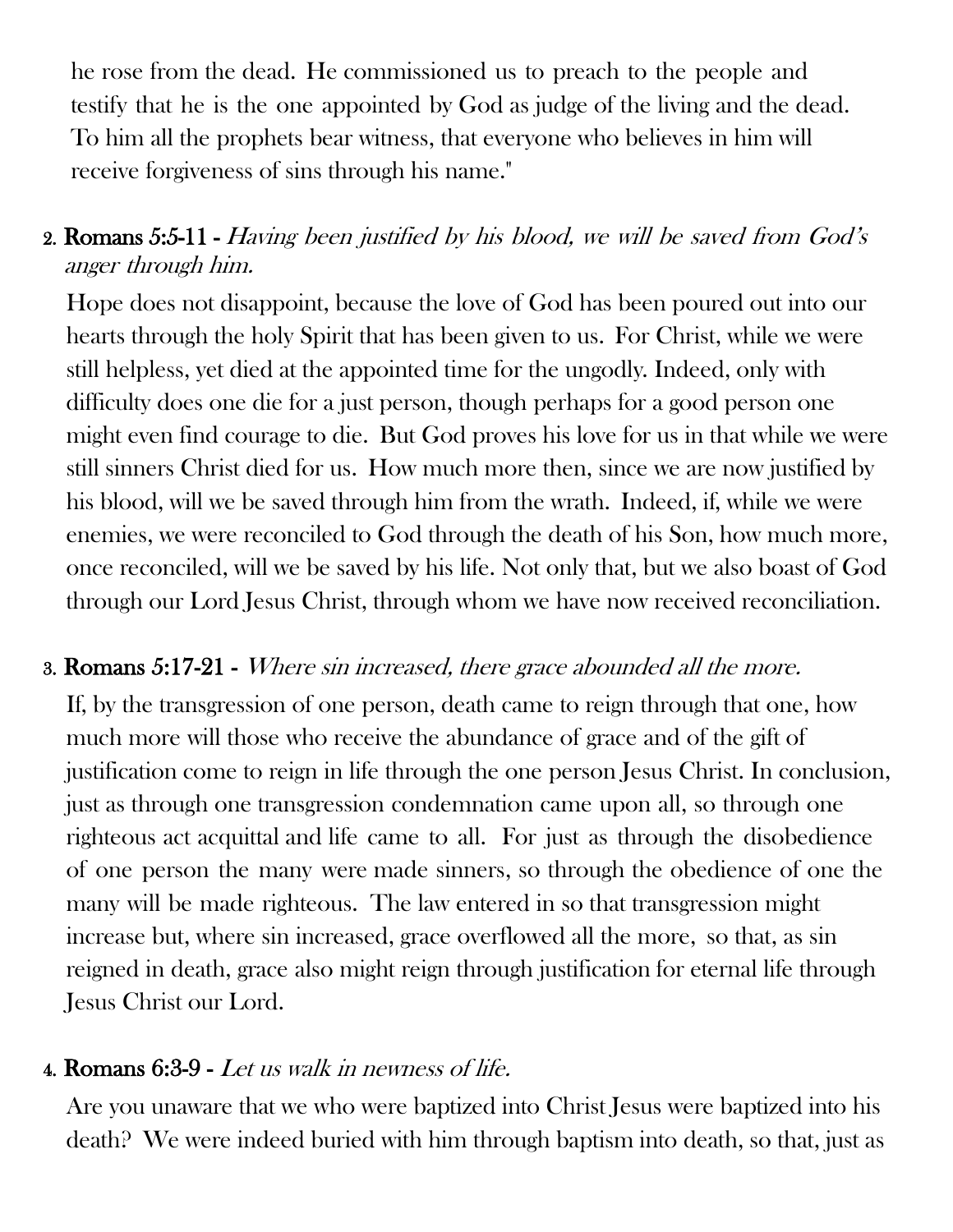Christ was raised from the dead by the glory of the Father, we too might live in newness of life. For if we have grown into union with him through a death like his, we shall also be united with him in the resurrection. We know that our old self was crucified with him, so that our sinful body might be done away with, that we might no longer be in slavery to sin. For a dead person has been absolved from sin. If, then, we have died with Christ, we believe that we shall also live with him. We know that Christ, raised from the dead, dies no more; death no longer has power over him.

#### 5. Romans 8:14-23 - We groan while we wait for the redemption of our bodies.

Those who are led by the Spirit of God are children of God. For you did not receive a spirit of slavery to fall back into fear, but you received a spirit of adoption, through which we cry, "Abba, Father!" The Spirit itself bears witness with our spirit that we are children of God, and if children, then heirs, heirs of God and joint heirs with Christ, if only we suffer with him so that we may also be glorified with him. I consider that the sufferings of this present time are as nothing compared with the glory to be revealed for us. For creation awaits with eager expectation the revelation of the children of God; for creation was made subject to futility, not of its own accord but because of the one who subjected it, in hope that creation itself would be set free from slavery to corruption and share in the glorious freedom of the children of God. We know that all creation is groaning in labor pains even until now; and not only that, but we ourselves, who have the first fruits of the Spirit, we also groan within ourselves as we wait for adoption, the redemption of our bodies.

# 6. Romans 8:31b-35, 37-39 - Who can ever come between us and the love of Christ?

If God is for us, who can be against us? He who did not spare his own Son but handed him over for us all, how will he not also give us everything else along with him? Who will bring a charge against God's chosen ones? It is God who acquits us. Who will condemn? It is Christ (Jesus) who died, rather, was raised, who also is at the right hand of God, who indeed intercedes for us. What will separate us from the love of Christ? Will anguish, or distress, or persecution, or famine, or nakedness, or peril, or the sword? No, in all these things we conquer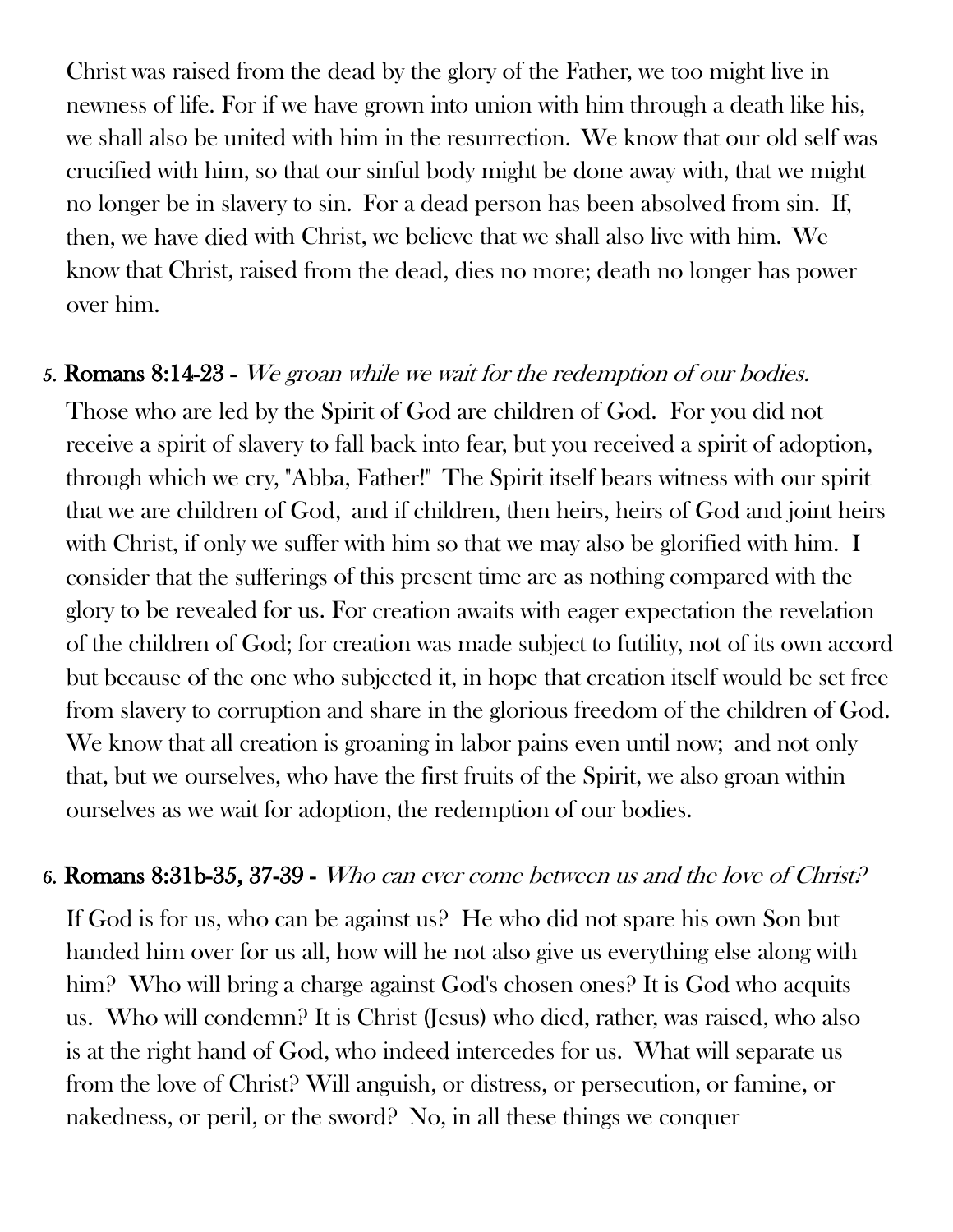overwhelmingly through him who loved us. For I am convinced that neither death, nor life, nor angels, nor principalities, nor present things, nor future things, nor powers, nor height, nor depth, nor any other creature will be able to separate us from the love of God in Christ Jesus our Lord.

#### 7. Romans 14:7-12 - Whether alive or dead, we belong to the Lord.

None of us lives for oneself, and no one dies for oneself. For if we live, we live for the Lord, and if we die, we die for the Lord; so then, whether we live or die, we are the Lord's. For this is why Christ died and came to life, that he might be Lord of both the dead and the living. Why then do you judge your brother? Or you, why do you look down on your brother? For we shall all stand before the judgment seat of God; for it is written: "As I live, says the Lord, every knee shall bend before me, and every tongue shall give praise to God." So then each of us shall give an account of himself to God.

## 8. 1 Corinthians 15:20-28 - All people will be brought to life in Christ

But now Christ has been raised from the dead, the first fruits of those who have fallen asleep. For since death came through a human being, the resurrection of the dead came also through a human being. For just as in Adam all die, so too in Christ shall all be brought to life, but each one in proper order: Christ the first fruits; then, at his coming, those who belong to Christ; then comes the end, when he hands over the kingdom to his God and Father, when he has destroyed every sovereignty and every authority and power. For he must reign until he has put all his enemies under his feet. The last enemy to be destroyed is death, for "he subjected everything under his feet." But when it says that everything has been subjected, it is clear that it excludes the one who subjected everything to him. When everything is subjected to him, then the Son himself will (also) be subjected to the one who subjected everything to him, so that God may be all in all.

# 9. 1 Corinthians 15:51-57 - Death is swallowed up in victory.

Behold, I tell you a mystery. We shall not all fall asleep, but we will all be changed, in an instant, in the blink of an eye, at the last trumpet. For the trumpet will sound, the dead will be raised incorruptible, and we shall be changed. For that which is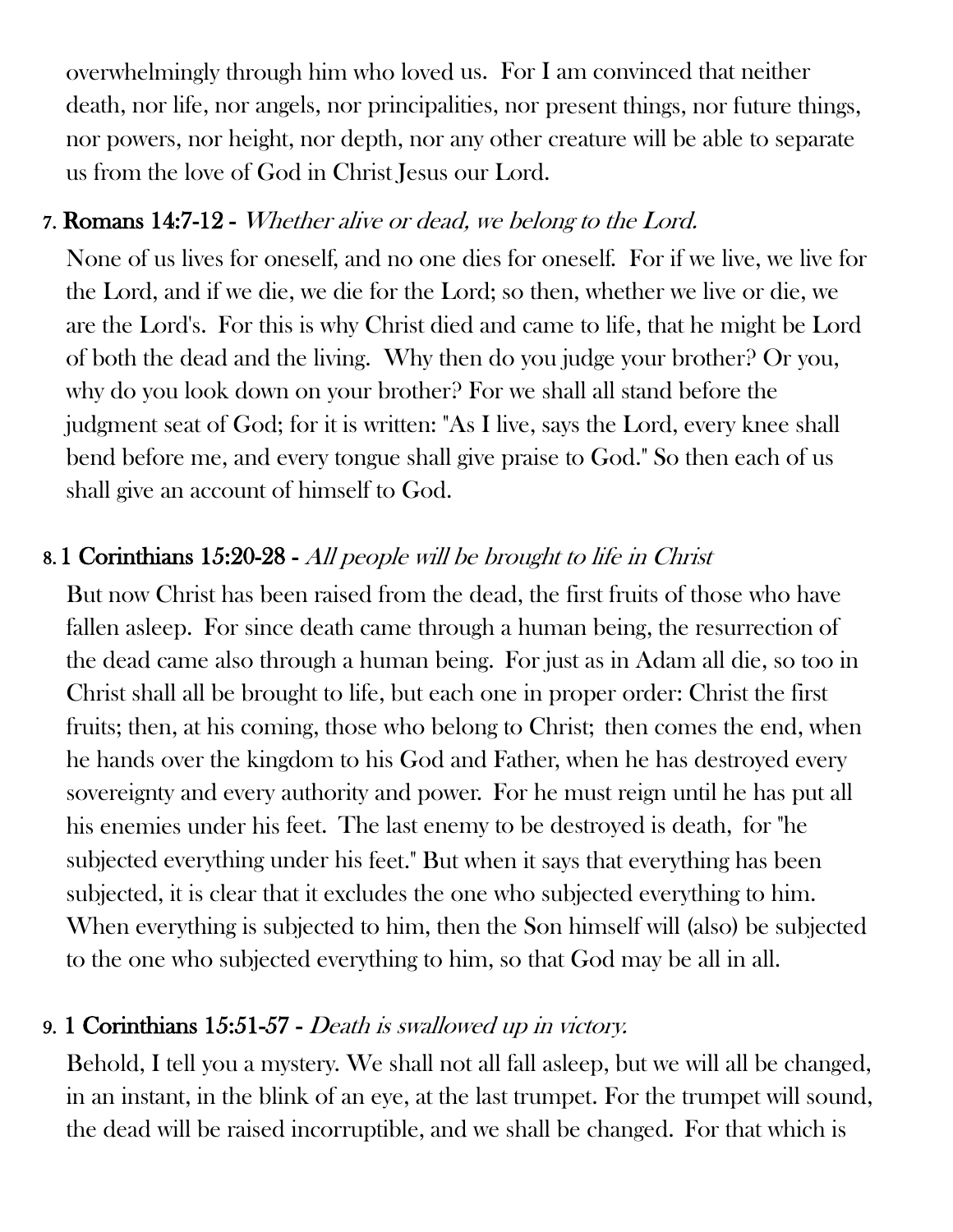corruptible must clothe itself with incorruptibility, and that which is mortal must clothe itself with immortality. And when this which is corruptible clothes itself with incorruptibility and this which is mortal clothes itself with immortality, then the word that is written shall come about: "Death is swallowed up in victory. Where, O death, is your victory? Where, O death, is your sting?" The sting of death is sin, and the power of sin is the law. But thanks be to God who gives us the victory through our Lord Jesus Christ.

#### 10. 2 Corinthians 4:13-5:1 - What is seen is transitory: what is unseen is eternal.

We know that the one who raised the Lord Jesus will raise us also with Jesus and place us with you in his presence. Everything indeed is for you, so that the grace bestowed in abundance on more and more people may cause the thanksgiving to overflow for the glory of God. Therefore, we are not discouraged; rather, although our outer self is wasting away, our inner self is being renewed day by day. For this momentary light affliction is producing for us an eternal weight of glory beyond all comparison, as we look not to what is seen but to what is unseen; for what is seen is transitory, but what is unseen is eternal. For we know that if our earthly dwelling, a tent, should be destroyed, we have a building from God, a dwelling not made with hands, eternal in heaven.

## 11. 2 Corinthians 5:1, 6-10 - We have an everlasting home in heaven.

For we know that if our earthly dwelling, a tent, should be destroyed, we have a building from God, a dwelling not made with hands, eternal in heaven. So we are always courageous, although we know that while we are at home in the body we are away from the Lord, for we walk by faith, not by sight. Yet we are courageous, and we would rather leave the body and go home to the Lord. Therefore, we aspire to please him, whether we are at home or away. For we must all appear before the judgment seat of Christ, so that each one may receive recompense, according to what he did in the body, whether good or evil.

## 12. Philippians 3:20-21- Jesus will transfigure these bodies of ours to be like his glorious body.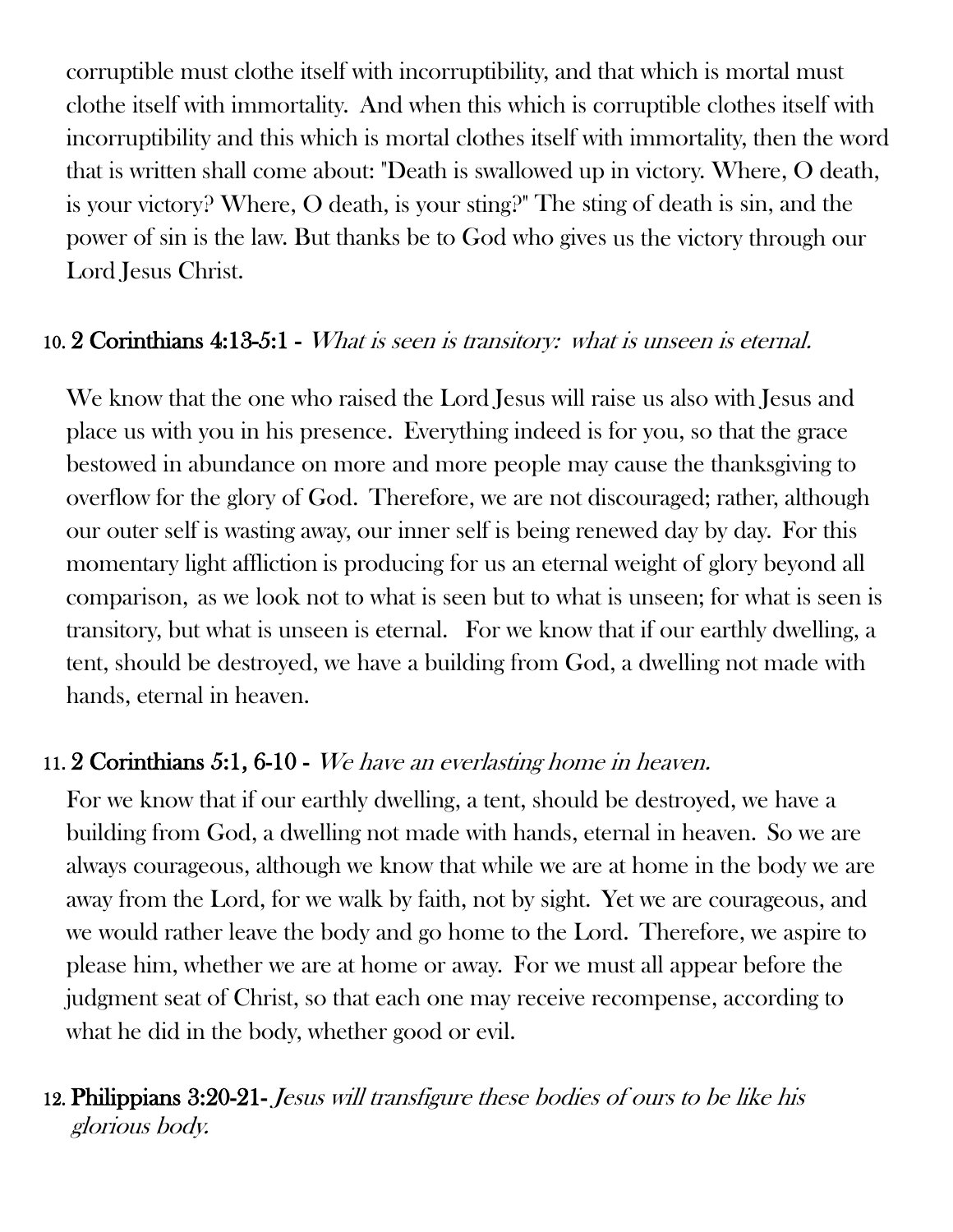Our citizenship is in heaven, and from it we also await a savior, the Lord Jesus Christ. He will change our lowly body to conform with his glorified body by the power that enables him also to bring all things into subjection to himself.

#### 13. 1 Thessalonians 4:13-18 - We shall stay with the Lord forever.

We do not want you to be unaware, brothers and sister, about those who have fallen asleep, so that you may not grieve like the rest, who have no hope. For if we believe that Jesus died and rose, so too will God, through Jesus, bring with him those who have fallen asleep. Indeed, we tell you this, on the word of the Lord, that we who are alive, who are left until the coming of the Lord, will surely not precede those who have fallen asleep. For the Lord himself, with a word of command, with the voice of an archangel and with the trumpet of God, will come down from heaven, and the dead in Christ will rise first. Then we who are alive, who are left, will be caught up together with them in the clouds to meet the Lord in the air. Thus we shall always be with the Lord. Therefore, console one another with these words.

## 14. 2 Timothy 2: 8-13 : If we have died with him, then we shall live with him.

Remember Jesus Christ, raised from the dead, a descendant of David: such is my gospel, for which I am suffering, even to the point of chains, like a criminal. But the word of God is not chained. Therefore, I bear with everything for the sake of those who are chosen, so that they too may obtain the salvation that is in Christ Jesus, together with eternal glory. This saying is trustworthy: If we have died with him we shall also live with him; if we persevere we shall also reign with him. But if we deny him he will deny us. If we are unfaithful he remains faithful, for he cannot deny himself.

# 15. 1 John 3:1-2 - We shall see God as he really is.

See what love the Father has bestowed on us that we may be called the children of God. Yet so we are. The reason the world does not know us is that it did not know him. Beloved, we are God's children now; what we shall be has not yet been revealed. We do know that when it is revealed we shall be like him, for we shall see him as he is.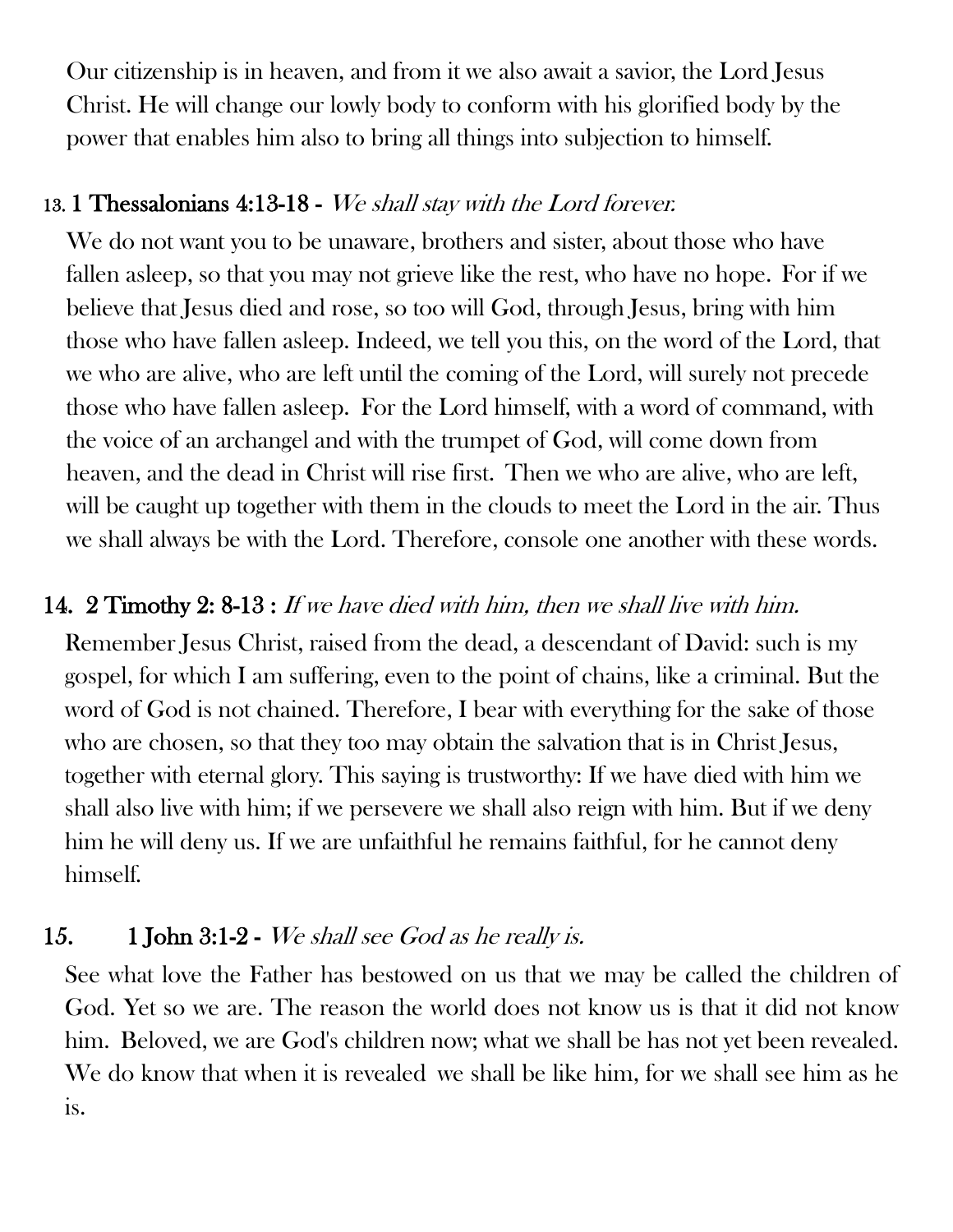## 16. 1 John 3:14-16 -We have passed from death to life, because we love our brothers and sisters.

We know that we have passed from death to life because we love our brothers and sisters. Whoever does not love remains in death. Everyone who hates his brother or sister is a murderer, and you know that no murderer has eternal life remaining in him. The way we came to know love was that he laid down his life for us; so we ought to lay down our lives for our brothers and sisters

#### 17. Revelation 14:13 - Happy are those who die in the Lord.

I heard a voice from heaven say, "Write this: Blessed are the dead who die in the Lord from now on." "Yes," said the Spirit, "let them find rest from their labors, for their works accompany them."

#### 18. Revelation 20:11-21:1 - The dead have been judged according to their works.

I saw a large white throne and the one who was sitting on it. The earth and the sky fled from his presence and there was no place for them. I saw the dead, the great and the lowly, standing before the throne, and scrolls were opened. Then another scroll was opened, the book of life. The dead were judged according to their deeds, by what was written in the scrolls. The sea gave up its dead; then Death and Hades gave up their dead. All the dead were judged according to their deeds. Then Death and Hades were thrown into the pool of fire. (This pool of fire is the second death. ) Anyone whose name was not found written in the book of life was thrown into the pool of fire. Then I saw a new heaven and a new earth. The former heaven and the former earth had passed away, and the sea was no more.

# 19. Revelation 21:1-5a,6b-7 - There will be no more death (345-NT19)

Then I saw a new heaven and a new earth. The former heaven and the former earth had passed away, and the sea was no more. I also saw the holy city, a new Jerusalem, coming down out of heaven from God, prepared as a bride adorned for her husband. I heard a loud voice from the throne saying, "Behold, God's dwelling is with the human race. He will dwell with them and they will be his people and God himself will always be with them (as their God). He will wipe every tear from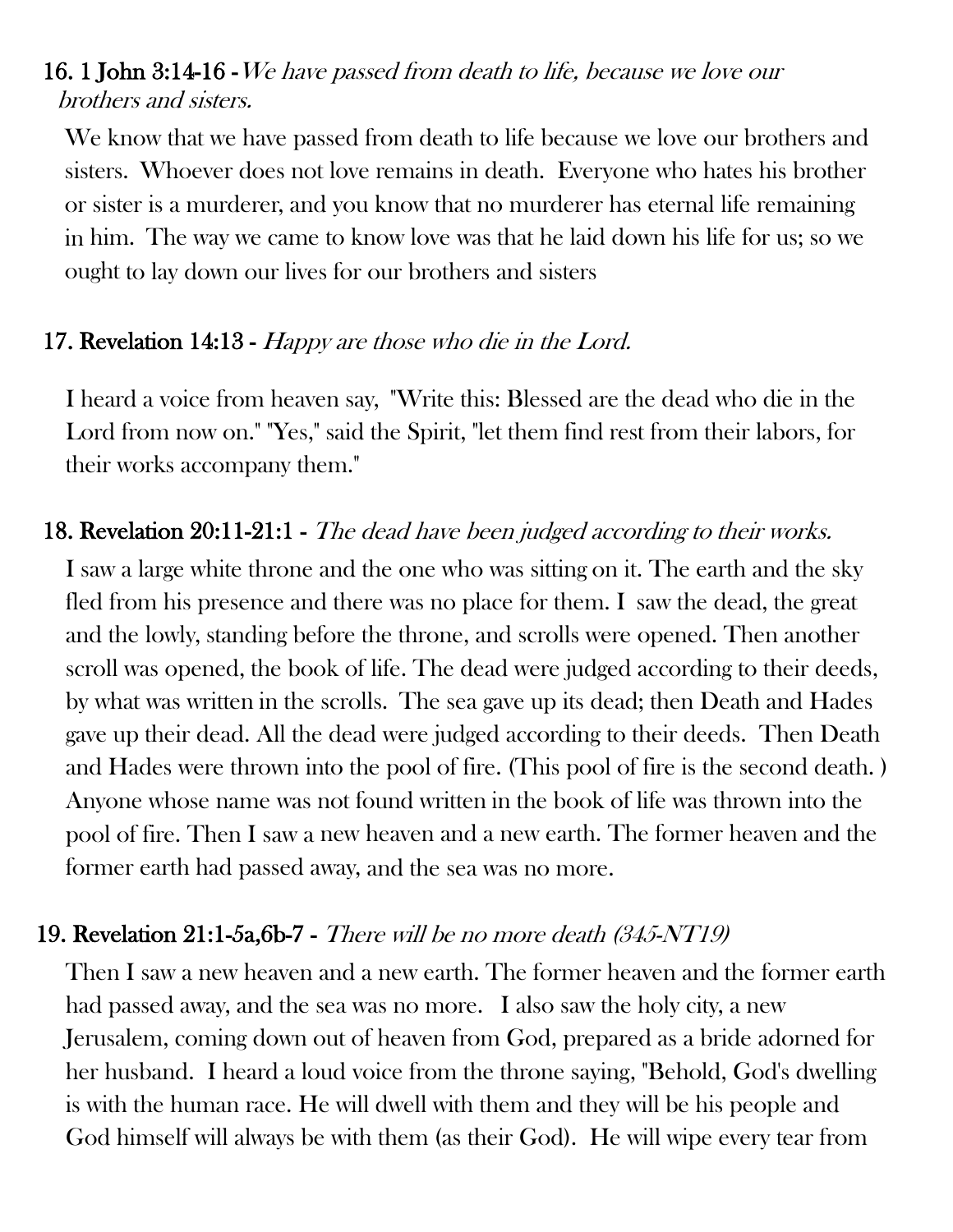their eyes, and there shall be no more death or mourning, wailing or pain, (for) the old order has passed away." The one who sat on the throne said, "Behold, I make all things new. I am the Alpha and the Omega, the beginning and the end. To the thirsty I will give a gift from the spring of life-giving water. The victor will inherit these gifts, and I shall be his God, and he will be my son.

# **GOSPEL READINGS**

1. Matthew 5:1-12a - Rejoice and be glad, for your reward will be great in heaven When he saw the crowds, he went up the mountain, and after he had sat down, his disciples came to him. He began to teach them, saying: "Blessed are the poor in spirit, for theirs is the kingdom of heaven. Blessed are they who mourn, for they will be comforted. Blessed are the meek, for they will inherit the land. Blessed are they who hunger and thirst for righteousness, for they will be satisfied. Blessed are the merciful, for they will be shown mercy. Blessed are the clean of heart, for they will see God. Blessed are the peacemakers, for they will be called children of God. Blessed are they who are persecuted for the sake of righteousness, for theirs is the kingdom of heaven. Blessed are you when they insult you and persecute you and utter every kind of evil against you (falsely) because of me. Rejoice and be glad, for your reward will be great in heaven.

# 2. Matthew 11:25-30 - Come to me and I will give you rest.

At that time Jesus said in reply, "I give praise to you, Father, Lord of heaven and earth, for although you have hidden these things from the wise and the learned you have revealed them to the childlike. Yes, Father, such has been your gracious will. All things have been handed over to me by my Father. No one knows the Son except the Father, and no one knows the Father except the Son and anyone to whom the Son wishes to reveal him. "Come to me, all you who labor and are burdened, and I will give you rest. Take my yoke upon you and learn from me, for I am meek and humble of heart; and you will find rest for your selves. For my yoke is easy, and my burden light."

## 3. Matthew 25:1-13 - Look, the bridegroom comes. Go out to meet him.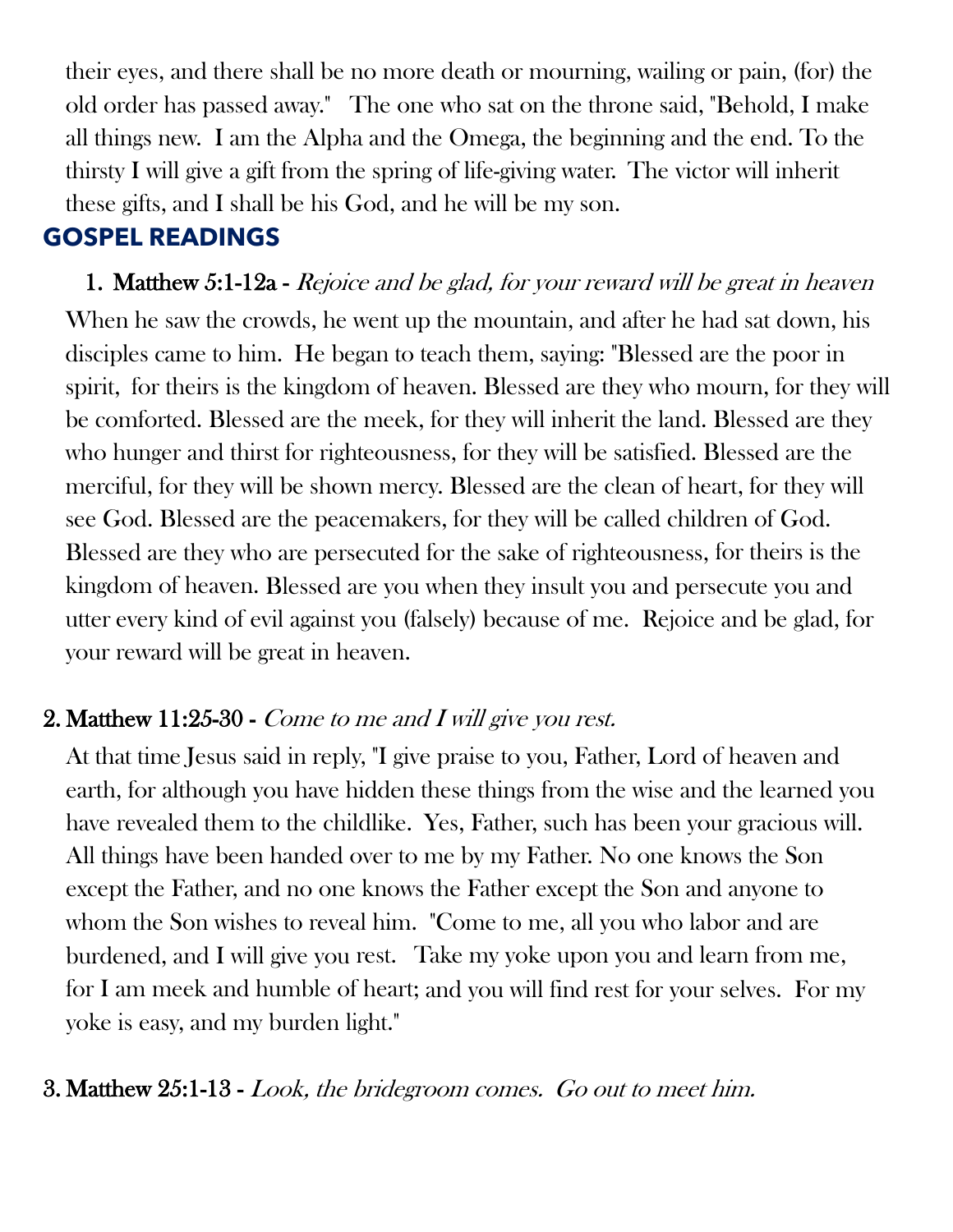The kingdom of heaven will be like ten virgins who took their lamps and went out to meet the bridegroom. Five of them were foolish and five were wise. The foolish ones, when taking their lamps, brought no oil with them, but the wise brought flasks of oil with their lamps. Since the bridegroom was long delayed, they all became drowsy and fell asleep. At midnight, there was a cry, 'Behold, the bridegroom! Come out to meet him!' Then all those virgins got up and trimmed their lamps. The foolish ones said to the wise, 'Give us some of your oil, for our lamps are going out.' But the wise ones replied, 'No, for there may not be enough for us and you. Go instead to the merchants and buy some for yourselves.' While they went off to buy it, the bridegroom came and those who were ready went into the wedding feast with him. Then the door was locked. Afterwards the other virgins came and said, 'Lord, Lord, open the door for us!' But he said in reply, 'Amen, I say to you, I do not know you.' Therefore, stay awake, for you know neither the day nor the hour.

#### 4. Matthew 25:31-46 - Come, you whom my father has blessed.

When the Son of Man comes in his glory, and all the angels with him, he will sit upon his glorious throne, and all the nations will be assembled before him. And he will separate them one from another, as a shepherd separates the sheep from the goats. He will place the sheep on his right and the goats on his left. Then the king will say to those on his right, 'Come, you who are blessed by my Father. Inherit the kingdom prepared for you from the foundation of the world. For I was hungry and you gave me food, I was thirsty and you gave me drink, a stranger and you welcomed me, naked and you clothed me, ill and you cared for me, in prison and you visited me.' Then the righteous will answer him and say, 'Lord, when did we see you hungry and feed you, or thirsty and give you drink? When did we see you a stranger and welcome you, or naked and clothe you? When did we see you ill or in prison, and visit you?' And the king will say to them in reply, 'Amen, I say to you, whatever you did for one of these least brothers of mine, you did for me.' Then he will say to those on his left, 'Depart from me, you accursed, into the eternal fire prepared for the devil and his angels. For I was hungry and you gave me no food, I was thirsty and you gave me no drink, a stranger and you gave me no welcome,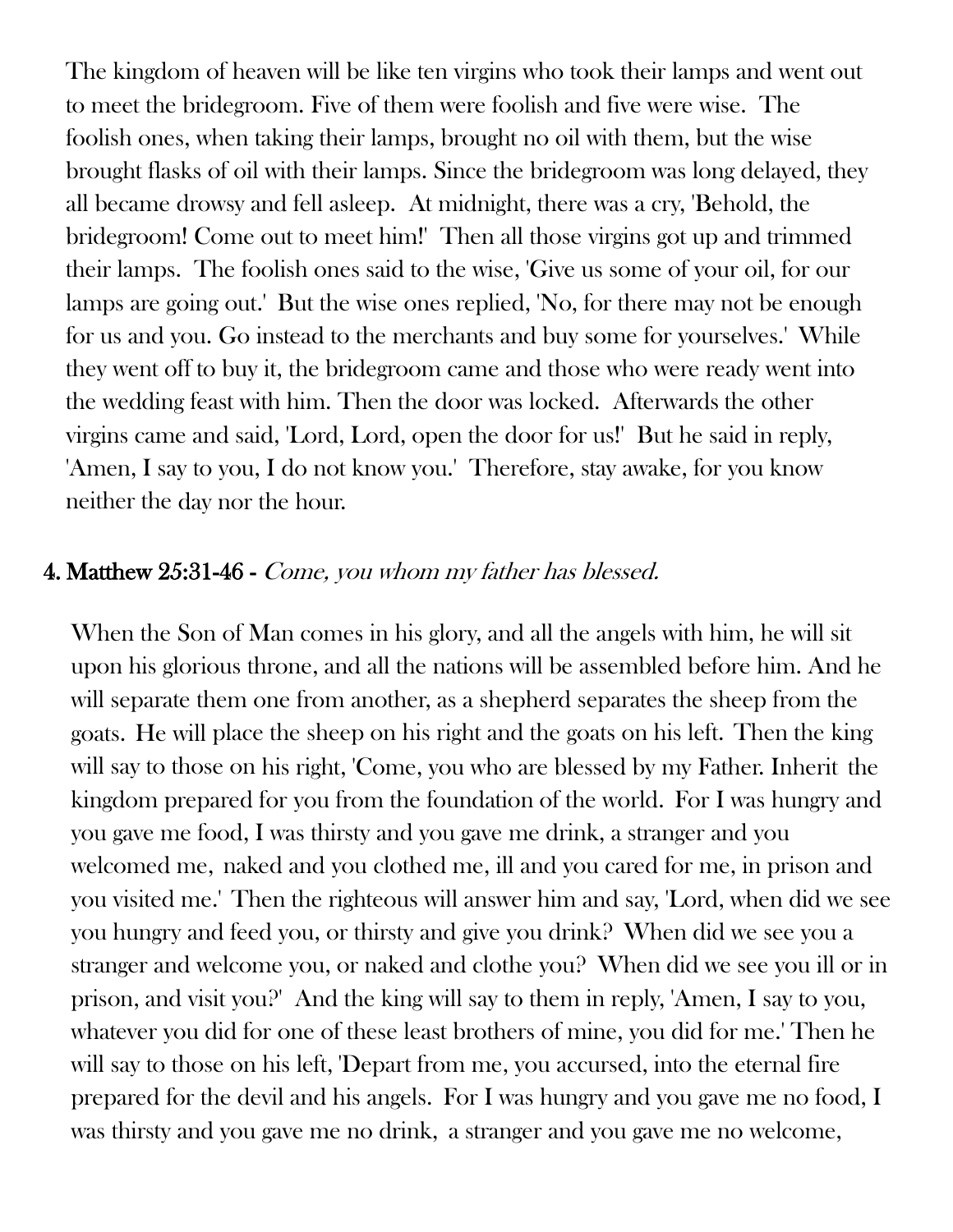naked and you gave me no clothing, ill and in prison, and you did not care for me.' Then they will answer and say, 'Lord, when did we see you hungry or thirsty or a stranger or naked or ill or in prison, and not minister to your needs?' He will answer them, 'Amen, I say to you, what you did not do for one of these least ones, you did not do for me.' And these will go off to eternal punishment, but the righteous to eternal life."

#### 5. Mark 15:33-39, 16:1-6 - Jesus gave a loud cry and breathed his last.

At noon darkness came over the whole land until three in the afternoon. And at three o'clock Jesus cried out in a loud voice, "Eloi, Eloi, lema sabachthani?" which is translated, "My God, my God, why have you forsaken me?" Some of the bystanders who heard it said, "Look, he is calling Elijah." One of them ran, soaked a sponge with wine, put it on a reed, and gave it to him to drink, saying, "Wait, let us see if Elijah comes to take him down." Jesus gave a loud cry and breathed his last. The veil of the sanctuary was torn in two from top to bottom. When the centurion who stood facing him saw how he breathed his last he said, "Truly this man was the Son of God!" When the sabbath was over, Mary Magdalene, Mary, the mother of James, and Salome bought spices so that they might go and anoint him. Very early when the sun had risen, on the first day of the week, they came to the tomb. They were saying to one another, "Who will roll back the stone for us from the entrance to the tomb?" When they looked up, they saw that the stone had been rolled back; it was very large. On entering the tomb they saw a young man sitting on the right side, clothed in a white robe, and they were utterly amazed. He said to them, "Do not be amazed! You seek Jesus of Nazareth, the crucified. He has been raised; he is not here. Behold the place where they laid him.

#### 6. Luke 7:11-17 - Young man, <sup>I</sup> say to you, arise.

Jesus journeyed to a city called Nain, and his disciples and a large crowd accompanied him. As he drew near to the gate of the city, a man who had died was being carried out, the only son of his mother, and she was a widow. A large crowd from the city was with her. When the Lord saw her, he was moved with pity for her and said to her, "Do not weep." He stepped forward and touched the coffin; at this the bearers halted, and he said, "Young man, I tell you, arise!" The dead man sat up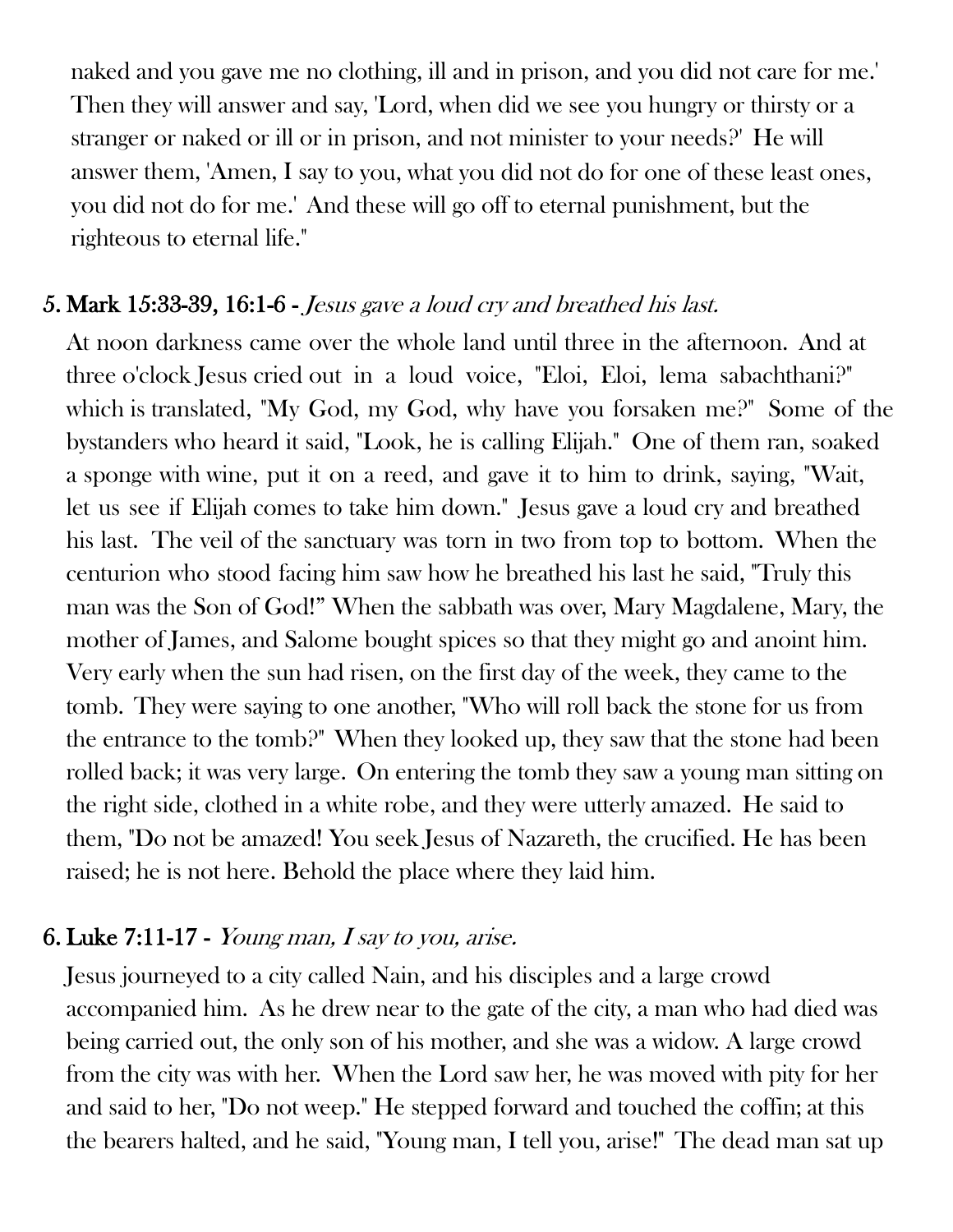and began to speak, and Jesus gave him to his mother. Fear seized them all, and they glorified God, exclaiming, "A great prophet has arisen in our midst," and "God has visited his people." This report about him spread through the whole of Judea and in all the surrounding region.

# 7. Luke 12:35-40 - Be prepared.

Gird your loins and light your lamps and be like servants who await their master's return from a wedding, ready to open immediately when he comes and knocks. Blessed are those servants whom the master finds vigilant on his arrival. Amen, I say to you, he will gird himself, have them recline at table, and proceed to wait on them. And should he come in the second or third watch and find them prepared in this way, blessed are those servants. Be sure of this: if the master of the house had known the hour when the thief was coming, he would not have let his house be broken into. You also must be prepared, for at an hour you do not expect, the Son of Man will come."

# 8. Luke 23:33, 39-43 - Today you will be with me in paradise.

When they came to the place called the Skull, they crucified him and the criminals there, one on his right, the other on his left. Now one of the criminals hanging there reviled Jesus, saying, "Are you not the Messiah? Save yourself and us." The other, however, rebuking him, said in reply, "Have you no fear of God, for you are subject to the same condemnation? And indeed, we have been condemned justly, for the sentence we received corresponds to our crimes, but this man has done nothing criminal." Then he said, "Jesus, remember me when you come into your kingdom." He replied to him, "Amen, I say to you, today you will be with me in Paradise."

# 9. Luke 23:44-46, 50, 52, 53, 24:1-6a - Father, <sup>I</sup> put my life in your hands.

It was now about noon and darkness came over the whole land until three in the afternoon because of an eclipse of the sun. Then the veil of the temple was torn down the middle. Jesus cried out in a loud voice, "Father, into your hands I commend my spirit"; and when he had said this he breathed his last. Now there was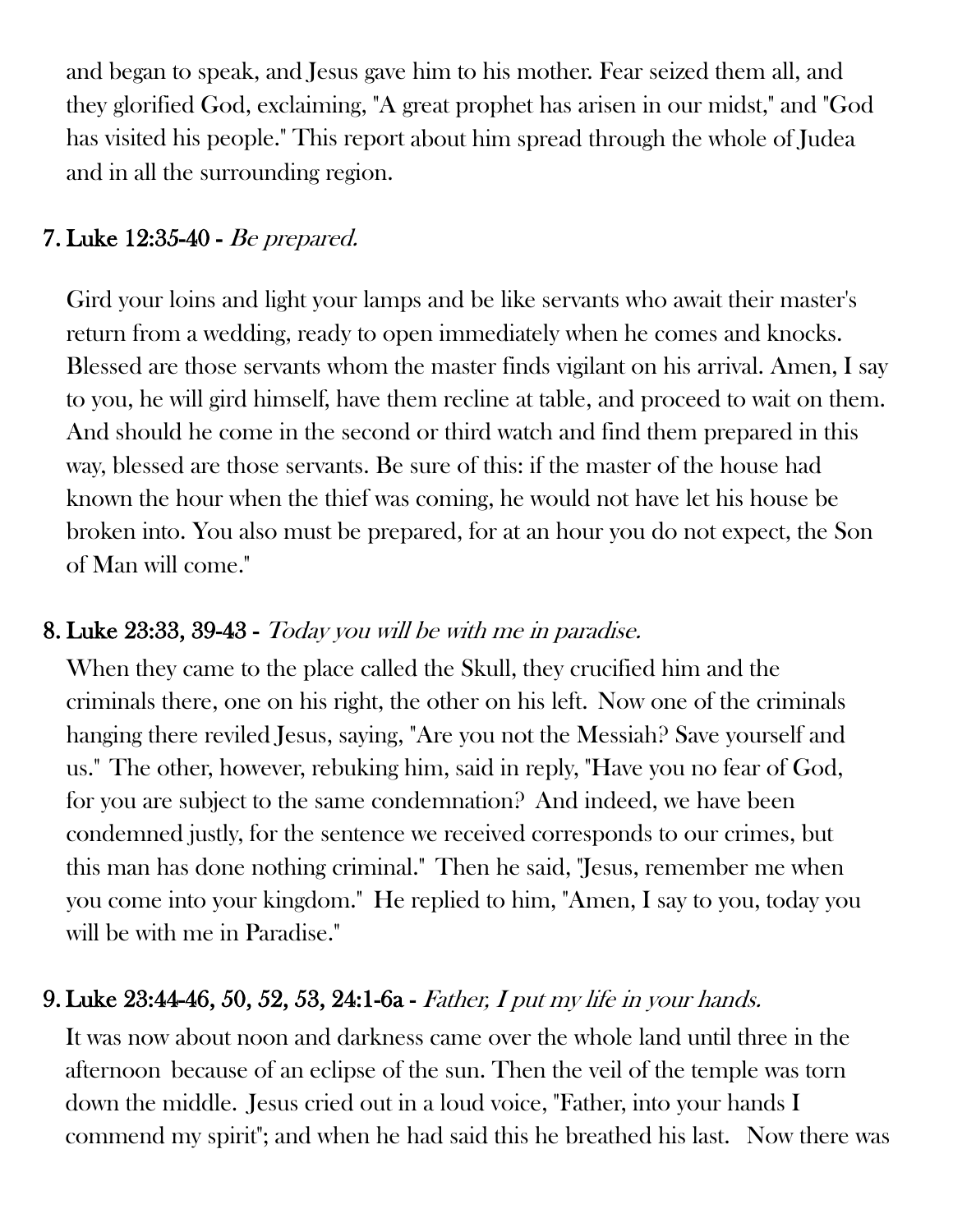a virtuous and righteous man named Joseph who, though he was a member of the council, had not consented to their plan of action. He came from the Jewish town of Arimathea and was awaiting the kingdom of God. He went to Pilate and asked for the body of Jesus. After he had taken the body down, he wrapped it in a linen cloth and laid him in a rock-hewn tomb in which no one had yet been buried. But at daybreak on the first day of the week they took the spices they had prepared and went to the tomb. They found the stone rolled away from the tomb; but when they entered, they did not find the body of the Lord Jesus. While they were puzzling over this, behold, two men in dazzling garments appeared to them. They were terrified and bowed their faces to the ground. They said to them, "Why do you seek the living one among the dead? He is not here, but he has been raised.

#### 10. Luke 24:13-35 - Was it not necessary that the Christ should suffer and so enter into his glory?

Now that very day two of them were going to a village seven miles from Jerusalem called Emmaus, and they were conversing about all the things that had occurred. And it happened that while they were conversing and debating, Jesus himself drew near and walked with them, but their eyes were prevented from recognizing him. He asked them, "What are you discussing as you walk along? They stopped, looking downcast. One of them, named Cleopas, said to him in reply, "Are you the only visitor to Jerusalem who does not know of the things that have taken place there in these days?" And he replied to them, "What sort of things?" They said to him, "The things that happened to Jesus the Nazarene, who was a prophet mighty in deed and word before God and all the people, how our chief priests and rulers both handed him over to a sentence of death and crucified him. But we were hoping that he would be the one to redeem Israel; and besides all this, it is now the third day since this took place. Some women from our group, however, have astounded us: they were at the tomb early in the morning and did not find his body; they came back and reported that they had indeed seen a vision of angels who announced that he was alive. Then some of those with us went to the tomb and found things just as the women had described, but him they did not see." And he said to them, "Oh, how foolish you are! How slow of heart to believe all that the prophets spoke! Was it not necessary that the Messiah should suffer these things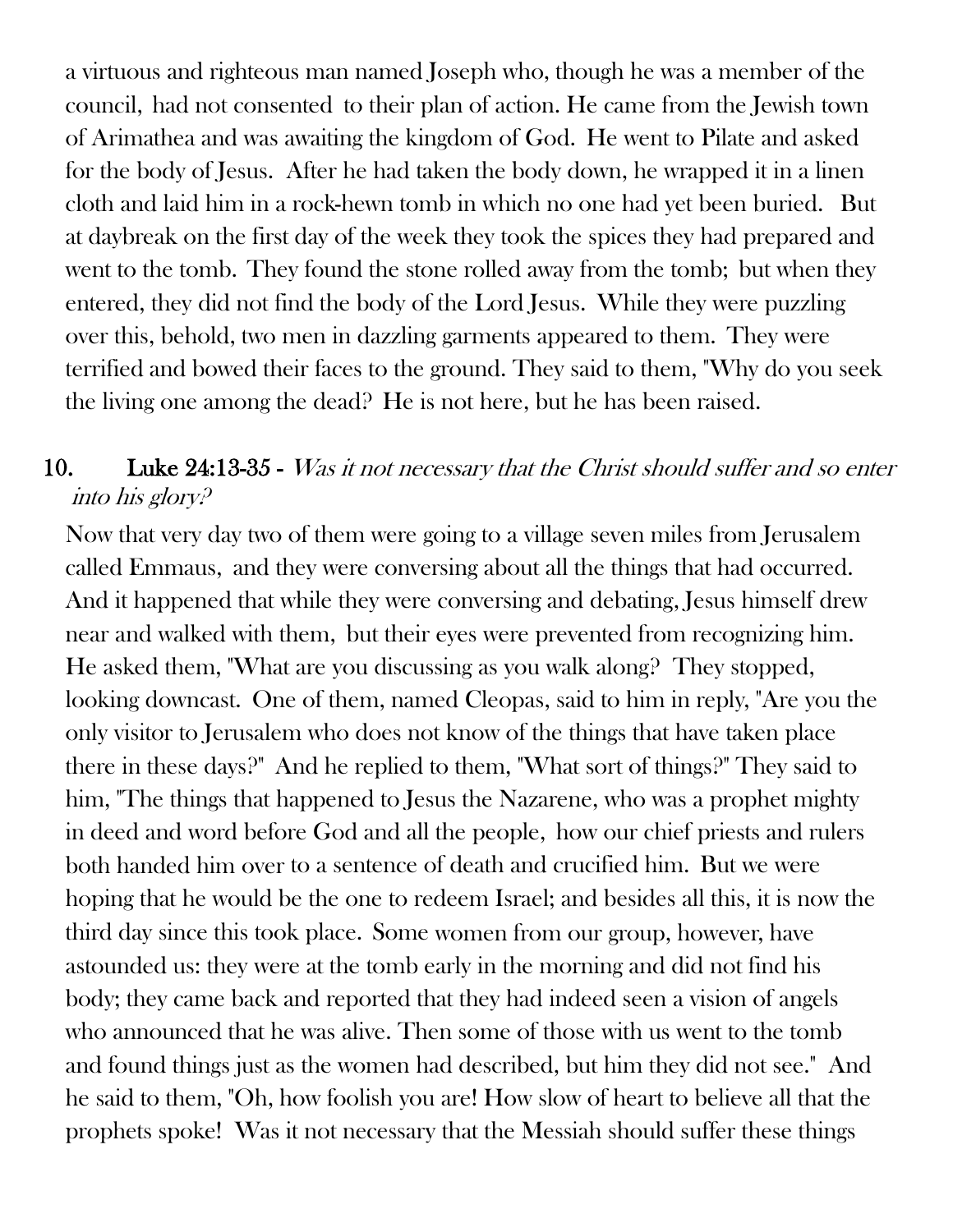and enter into his glory?" Then beginning with Moses and all the prophets, he interpreted to them what referred to him in all the scriptures. As they approached the village to which they were going, he gave the impression that he was going on farther. But they urged him, "Stay with us, for it is nearly evening and the day is almost over." So he went in to stay with them. And it happened that, while he was with them at table, he took bread, said the blessing, broke it, and gave it to them. With that their eyes were opened and they recognized him, but he vanished from their sight. Then they said to each other, "Were not our hearts burning (within us) while he spoke to us on the way and opened the scriptures to us?" So they set out at once and returned to Jerusalem where they found gathered together the eleven and those with them who were saying, "The Lord has truly been raised and has appeared to Simon!" Then the two recounted what had taken place on the way and how he was made known to them in the breaking of the bread.

#### 11. John 5:24-29 - Whoever hears my word and believes has passed from death to life. (345-G11)

Amen, amen, I say to you, whoever hears my word and believes in the one who sent me has eternal life and will not come to condemnation but has passed from death to life. Amen, amen, I say to you, the hour is coming and is now here when the dead will hear the voice of the Son of God, and those who hear will live. For just as the Father has life in himself, so also, he gave to his Son the possession of life in himself. And he gave him power to exercise judgment, because he is the Son of Man. Do not be amazed at this, because the hour is coming in which all who are in the tombs will hear his voice and will come out, those who have done good deeds to the resurrection of life, but those who have done wicked deeds to the resurrection of condemnation.

#### 12. John 6:37-40 - All who believe in the Son will have eternal life and I will raise them to life again on the last day.

Everything that the Father gives me will come to me, and I will not reject anyone who comes to me, because I came down from heaven not to do my own will but the will of the one who sent me. And this is the will of the one who sent me, that I should not lose anything of what he gave me, but that I should raise it (on) the last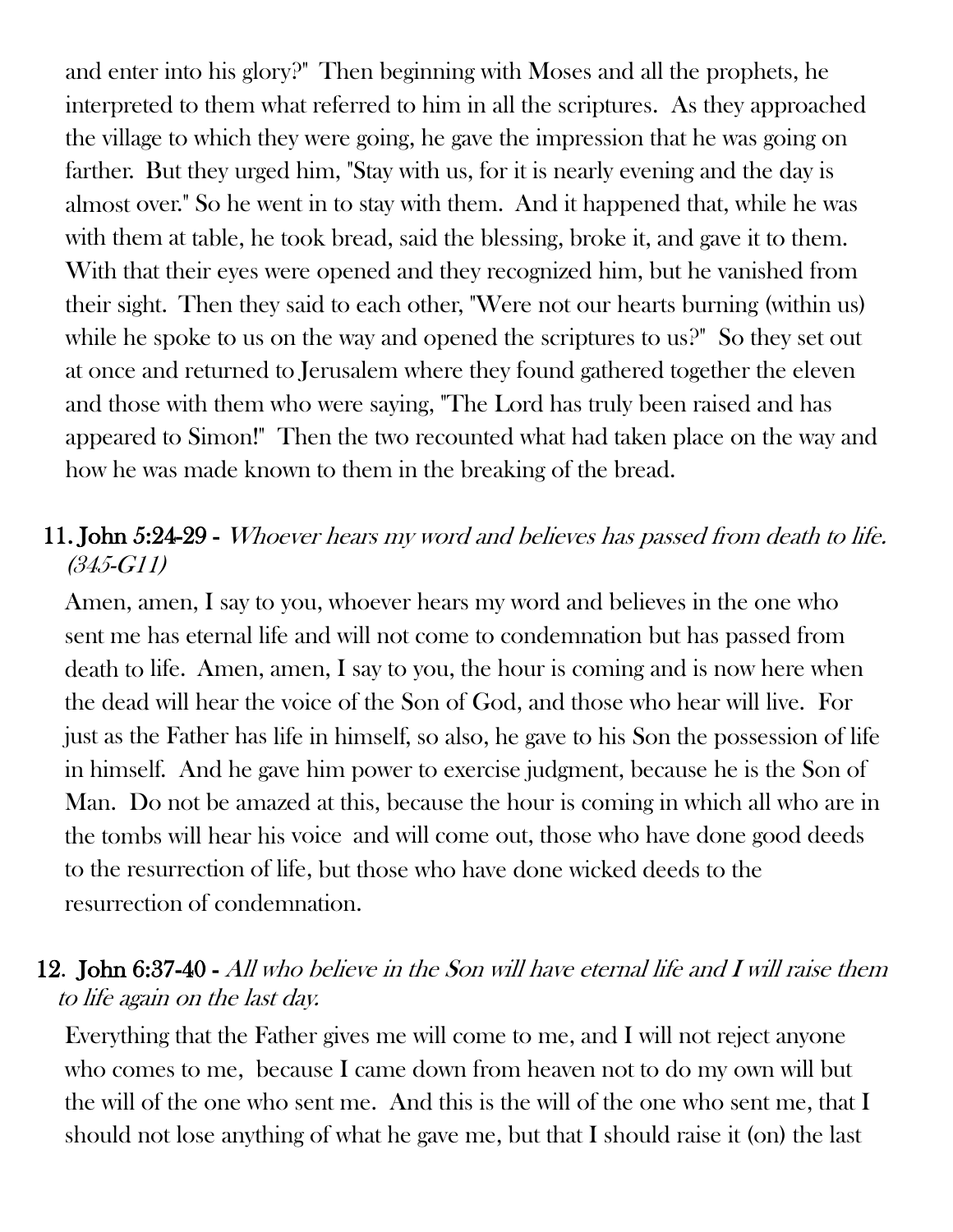day. For this is the will of my Father, that everyone who sees the Son and believes in him may have eternal life, and I shall raise him (on) the last day."

#### 13. John 6: 51-59- All who eat this bread will live for ever; and I will raise them up on the last day.

I am the living bread that came down from heaven; whoever eats this bread will live forever; and the bread that I will give is my flesh for the life of the world." The Jews quarreled among themselves, saying, "How can this man give us (his) flesh to eat?" Jesus said to them, "Amen, amen, I say to you, unless you eat the flesh of the Son of Man and drink his blood, you do not have life within you. Whoever eats my flesh and drinks my blood has eternal life, and I will raise him on the last day. For my flesh is true food, and my blood is true drink. Whoever eats my flesh and drinks my blood remains in me and I in him. Just as the living Father sent me and I have life because of the Father, so also the one who feeds on me will have life because of me. This is the bread that came down from heaven. Unlike your ancestors who ate and still died, whoever eats this bread will live forever."

#### 14. John 11:17-27 - <sup>I</sup> am the resurrection and the life.

When Jesus arrived, he found that Lazarus had already been in the tomb for four days. Now Bethany was near Jerusalem, only about two miles away. And many of the Jews had come to Martha and Mary to comfort them about their brother. When Martha heard that Jesus was coming, she went to meet him; but Mary sat at home. Martha said to Jesus, "Lord, if you had been here, my brother would not have died. (But) even now I know that whatever you ask of God, God will give you." Jesus said to her, "Your brother will rise." Martha said to him, "I know he will rise, in the resurrection on the last day." Jesus told her, "I am the resurrection and the life; whoever believes in me, even if he dies, will live, and everyone who lives and believes in me will never die. Do you believe this?" She said to him, "Yes, Lord. I have come to believe that you are the Messiah, the Son of God, the one who is coming into the world.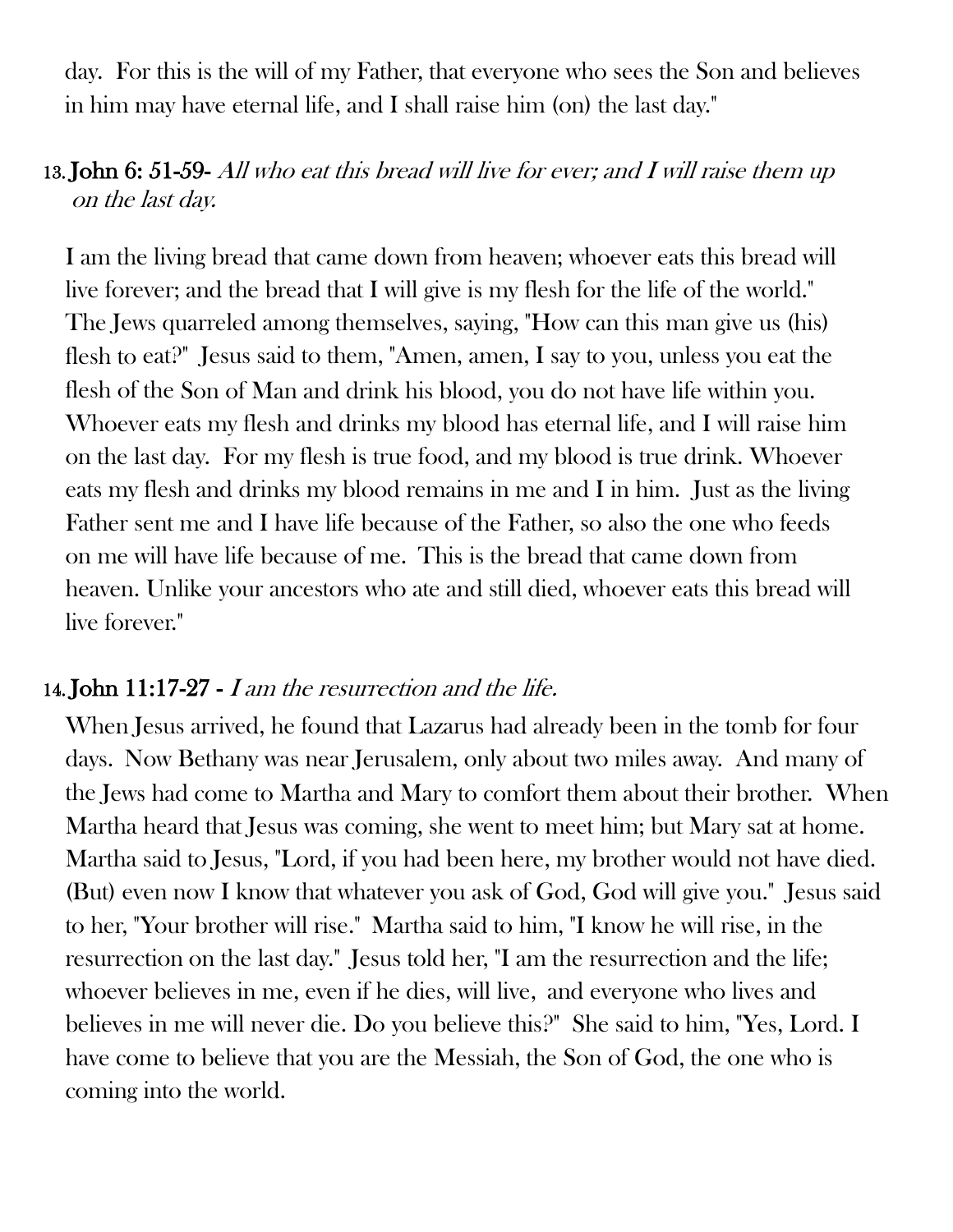#### 15. John 11:32-45 - Lazarus, come out.

When Mary came to where Jesus was and saw him, she fell at his feet and said to him, "Lord, if you had been here, my brother would not have died." When Jesus saw her weeping and the Jews who had come with her weeping, he became perturbed and deeply troubled, and said, "Where have you laid him?" They said to him, "Sir, come and see." And Jesus wept. So the Jews said, "See how he loved him." But some of them said, "Could not the one who opened the eyes of the blind man have done something so that this man would not have died?" So Jesus, perturbed again, came to the tomb. It was a cave, and a stone lay across it. Jesus said, "Take away the stone." Martha, the dead man's sister, said to him, "Lord, by now there will be a stench; he has been dead for four days." Jesus said to her, "Did I not tell you that if you believe you will see the glory of God?" So they took away the stone. And Jesus raised his eyes and said, "Father, I thank you for hearing me. I know that you always hear me; but because of the crowd here I have said this, that they may believe that you sent me." And when he had said this, he cried out in a loud voice, "Lazarus, come out!" The dead man came out, tied hand and foot with burial bands, and his face was wrapped in a cloth. So Jesus said to them, "Untie him and let him go." Now many of the Jews who had come to Mary and seen what he had done began to believe in him.

#### 16. John 12:23-28 - If a grain of wheat falls on the ground and dies, it yields a rich harvest.

Jesus answered them, "The hour has come for the Son of Man to be glorified. Amen, amen, I say to you, unless a grain of wheat falls to the ground and dies, it remains just a grain of wheat; but if it dies, it produces much fruit. Whoever loves his life loses it, and whoever hates his life in this world will preserve it for eternal life. Whoever serves me must follow me, and where I am, there also will my servant be. The Father will honor whoever serves me. "I am troubled now. Yet what should I say? 'Father, save me from this hour'? But it was for this purpose that I came to this hour. Father, glorify your name." Then a voice came from heaven, "I have glorified it and will glorify it again."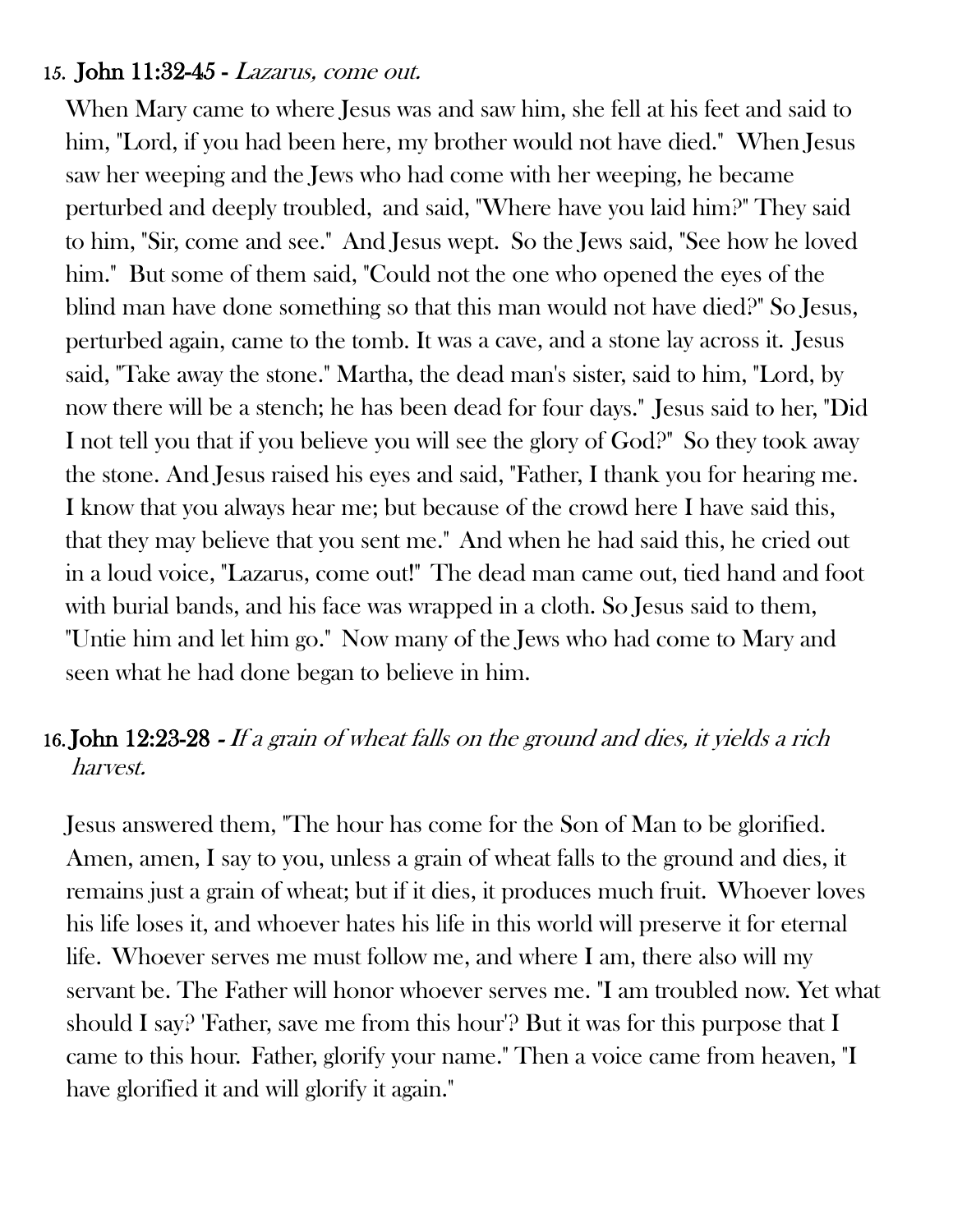#### 17. John 14:1-6 - There are many rooms in my Father's house

"Do not let your hearts be troubled. You have faith in God; have faith also in me. In my Father's house there are many dwelling places. If there were not, would I have told you that I am going to prepare a place for you? And if I go and prepare a place for you, I will come back again and take you to myself, so that where I am you also may be. Where (I) am going you know the way." Thomas said to him, "Master, we do not know where you are going; how can we know the way?" Jesus said to him, "I am the way and the truth and the life. No one comes to the Father except through me.

#### 18. John 17:24-26 - Father, <sup>I</sup> want those you have given me to be with me where <sup>I</sup> am.

Father, my disciples are your gift to me. I wish that where I am they also may be with me, that they may see my glory that you gave me, because you loved me before the foundation of the world. Righteous Father, the world also does not know you, but I know you, and they know that you sent me. I made known to them your name and I will make it known, that the love with which you loved me may be in them and I in them."

## 19. John 19:17-18, 25-30 - Jesus bowed his head and gave up his spirit.

Jesus, carrying the cross himself he went out to what is called the Place of the Skull, in Hebrew, Golgotha. There they crucified him, and with him two others, one on either side, with Jesus in the middle. Standing by the cross of Jesus were his mother and his mother's sister, Mary the wife of Clopas, and Mary of Magdala. When Jesus saw his mother and the disciple there whom he loved, he said to his mother, "Woman, behold, your son." Then he said to the disciple, "Behold, your mother." And from that hour the disciple took her into his home. After this, aware that everything was now finished, in order that the scripture might be fulfilled, Jesus said, "I thirst." There was a vessel filled with common wine. So they put a sponge soaked in wine on a sprig of hyssop and put it up to his mouth. When Jesus had taken the wine, he said, "It is finished." And bowing his head, he handed over the spirit.